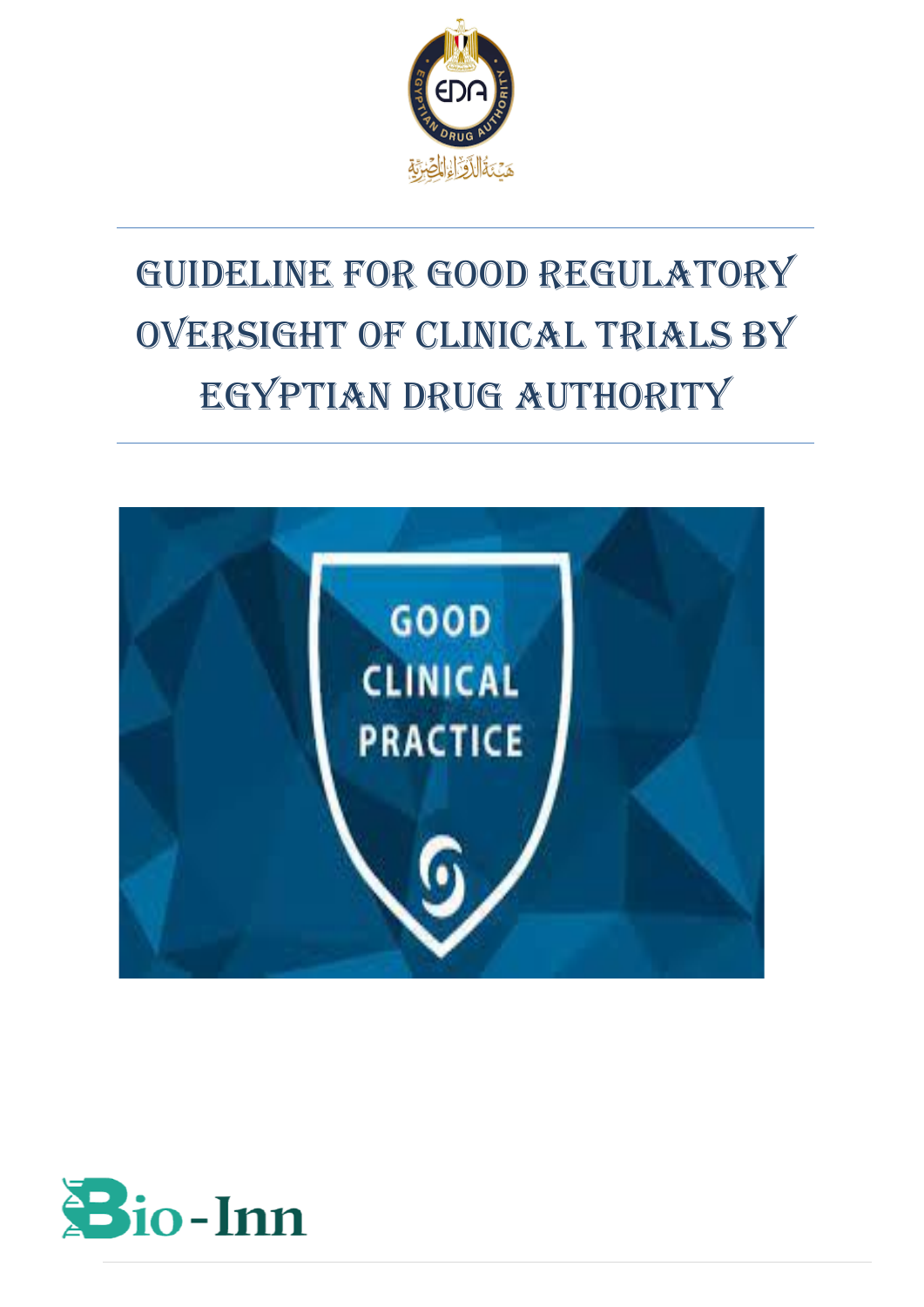

# **1 Table of Content:**

| S.N.           | <b>Content</b>                                                                                                                                                       | Page No.       |
|----------------|----------------------------------------------------------------------------------------------------------------------------------------------------------------------|----------------|
| 1              | <b>Table of Contents</b>                                                                                                                                             | 2              |
| $\overline{2}$ | Abbreviations:                                                                                                                                                       | 3              |
| 3              | Introduction:                                                                                                                                                        | 4              |
| 4              | <b>Legal provision</b>                                                                                                                                               | 6              |
| 5              | Scope:                                                                                                                                                               | $\overline{7}$ |
| 6              | <b>Definitions:</b>                                                                                                                                                  | $\overline{7}$ |
| $\overline{7}$ | Objective:                                                                                                                                                           | 14             |
| 8              | <b>Clinical Trials Regulatory Oversight in Egypt:</b>                                                                                                                | 15             |
| 8.1            | EDA is adopting the Principles of GCP according to ICH E6 and WHO Guidelines<br>and all their Updates that are described as Follows                                  | 15             |
| 8.2            | Submission and Evaluation of Preclinical Results before First in Human Clinical<br>Trial (FIH)                                                                       | 17             |
| 8.3            | Submission & Evaluation of Clinical Trials Protocol &/or Amendments to EDA                                                                                           | 18             |
| 8.4            | Initiation of the Study and Reporting from the Applicant (Sponsor/CRO)                                                                                               | 21             |
| 8.5            | <b>Completion of the Study</b>                                                                                                                                       | 22             |
| 8.6            | Early Termination or Withdrawal of the Study by the Sponsor                                                                                                          | 23             |
| 8.7            | Suspension or Termination of the Study by EDA                                                                                                                        | 23             |
| 8.8            | Inspection on Clinical Trials and Review Follow up Reports                                                                                                           | 23             |
| 8.9            | <b>Technical Support for Preclinical and Clinical Trials</b>                                                                                                         | 25             |
| 8.10           | The Principal Investigator Criteria and Responsibilities                                                                                                             | 26             |
| 8.11           | Responsibilities of the Sponsor/CRO                                                                                                                                  | 28             |
| 8.12           | Key Activities that Should Comply with GCP and Related to the Design Phase                                                                                           | 29             |
| 8.13           | Key Activities that Should Comply with GCP and Related to the Conduction Phase                                                                                       | 32             |
| 8.14           | <b>General Considerations</b>                                                                                                                                        | 34             |
| 9              | References:                                                                                                                                                          | 36             |
| 10             | Template forms:                                                                                                                                                      | 37             |
| 10.1           | List of Preclinical requirements: List of preclinical required documents in the file<br>of the investigator and/or sponsor/CRO to be submitted to EDA for scientific |                |
|                | opinion before First in human use.                                                                                                                                   | 37             |
| 10.2           | Application form "Applicant request to the Egyptian Drug Authority for Clinical<br>Trial Authorization on a medicinal product for human use".                        | 37             |
| 10.3           | List of documents submitted for EDA Approval Renewal                                                                                                                 | 37             |
| 10.4           | List of required documents from the investigator, sponsor&/or CRO to be<br>submitted to Bio Inn-EDA for clinical trials in Egypt                                     | 37             |
| 10.5           | List of required documents from the investigator, sponsor&/or CRO to be                                                                                              |                |
|                | submitted in case of Amendment.                                                                                                                                      | 37             |
| 10.6           | Follow up template                                                                                                                                                   | 37             |
| 10.7           | Application form for technical support                                                                                                                               | 37             |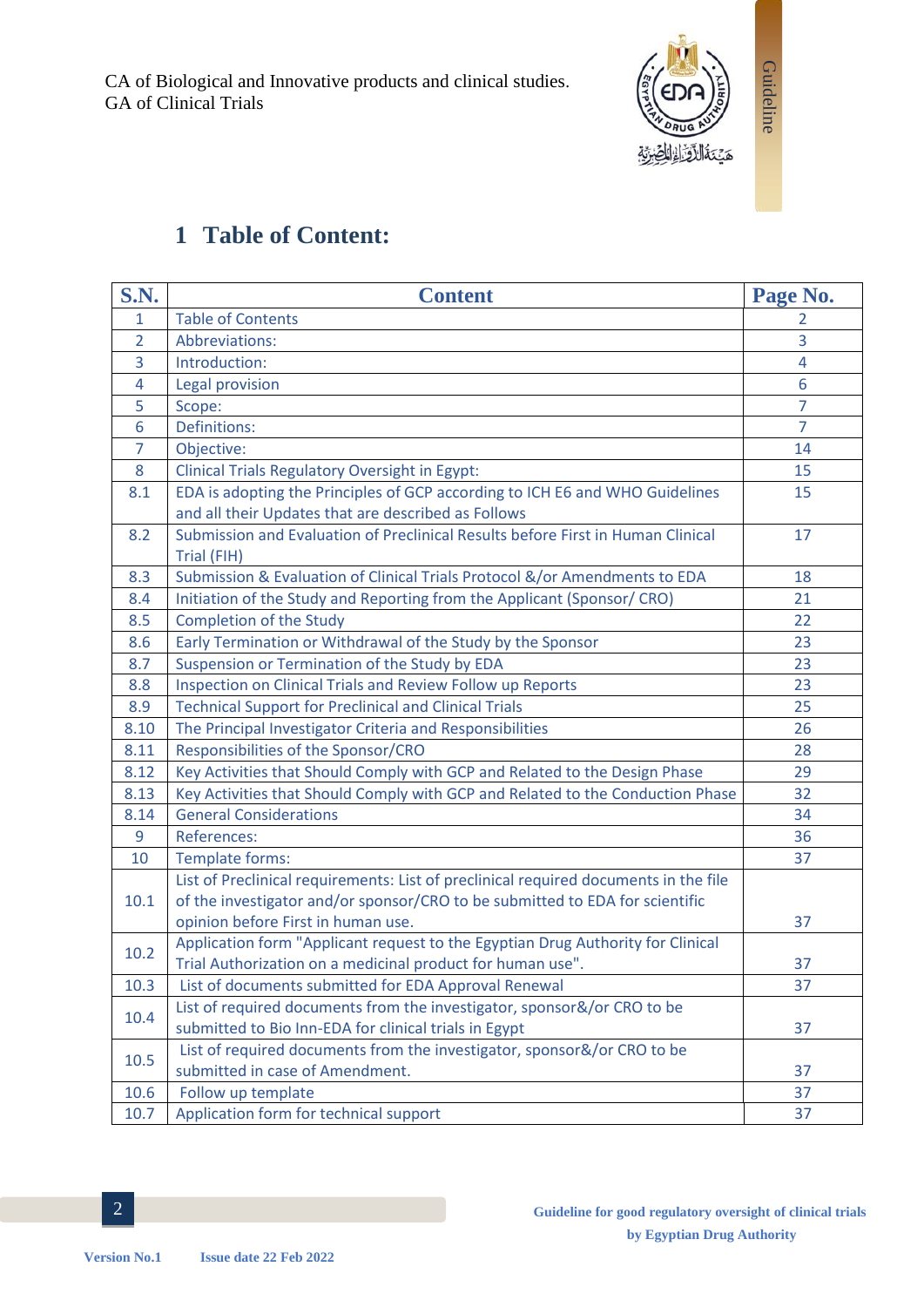

# **2 Abbreviations:**

- BioInn-EDA: Central Administration of Biological and innovative products and Clinical Trials.
- CIOMS: The Council for International Organizations of Medical Sciences.
- CTA: Clinical Trial Authorization.
- CT: Clinical Trial
- CRO: Contract Research Organization.
- CRF: Case Report Form
- DSMB: Data & Safety Monitoring Board.
- EDA: Egyptian drug Authority
- FIH: First in Human.
- GA of CT: General Administration of Clinical trials
- GCP: Good Clinical Practice
- ICH: International Conference on Harmonization
- IB: Investigator's Brochure
- IMPD: Investigational Medicinal Product Dossier
- IMP: Investigational Medicinal Product.
- IRB: Institutional Review Board.
- MD: Ministerial Decree.
- MoHP: Ministry of Health and Population.
- NRA: National Regulatory Authority
- PI: Principal Investigator.
- REC: Research Ethics Committee.
- REC-RHD/MoHP: Research Ethics Committee- Research & Health Development at Ministry of Health and Population.
- NODCAR: National Organization for Drug Control and Research.
- NORCB: National Organization for Research and Control of Biologicals.
- RHD: Research & Health Development
- SAE: Serious Adverse Event.
- SUSAR: Suspected Unexpected Serious Adverse Reaction
- WHO: World Health Organization.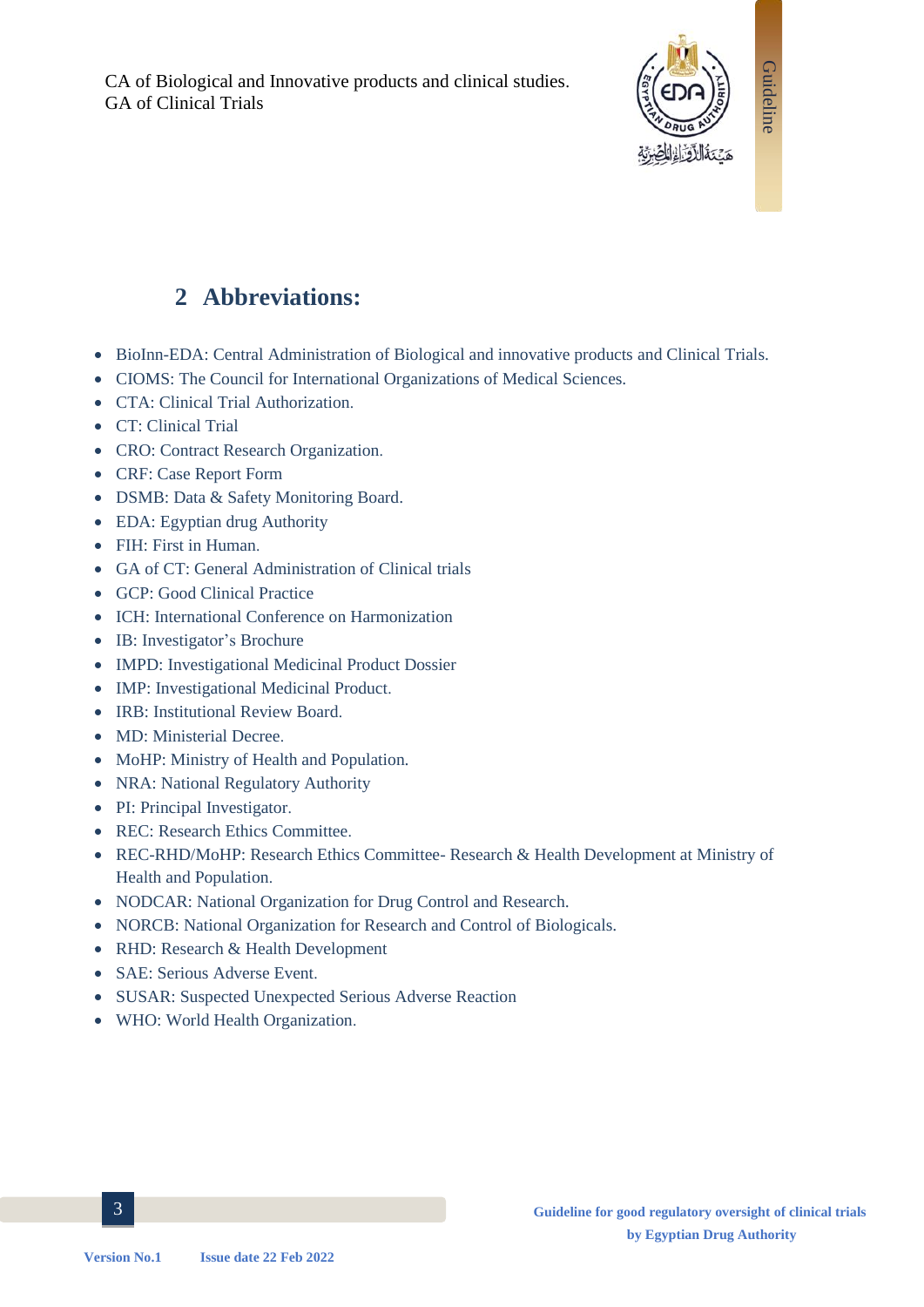

# **3 Introduction:**

 Good Clinical Practice (GCP) is an international ethical and scientific quality standard for designing, conducting, recording, and reporting trials that involve the participation of human subjects. Compliance with this standard provides public assurance that the rights, safety, and well-being of trial subjects are protected; consistent with the principles that have their origin in the Declaration of Helsinki, and that the clinical trial data are credible **.**

The Arab Republic of Egypt has adopted the ICH GCP guidelines since 2006 by the effect of M.O.H ministerial decree no.436/2006 for the national GCP guidelines regulating the clinical trials that was already established, issued and prepared according to international GCP Guidelines and was implemented at National Organization for Research and Control of Biologicals (NORCB) and also the process for clinical trial evaluation for biologicals in EGYPT since 2010 and the former structure of the drug regulatory authority started regulating clinical trials by the effect of M.O.H ministerial decree no. 399/2010 concerning regulation for evaluation of Clinical Trials for biological products with considering the national GCP guidelines. Together with the effect of M.O.H ministerial no.734/2016 for the national GCP guidelines regulating the clinical trials of pharmaceutical products that was implemented at National Organization for Drug Control and Research (NODCAR) and also the process for clinical trial evaluation for pharmaceutical products through the effect of M.O.H ministerial decree no. 132/2017 concerning regulation for evaluation of Clinical Trials for pharmaceutical products with considering the national GCP guidelines for pharmaceutical products.

 Egyptian Drug Authority (EDA) has replaced NORCB and NODCAR through the presidential decree presidential decree no (151) of (2019). EDA is engaged in a close collaborative effort with other regulatory authorities where there is strong coordination between all bodies responsible for enforcing laws and regulations relating to biological products, pharmaceutical products, medical devices, and herbal medicines to ensure that the principles of the GCP are applied.

4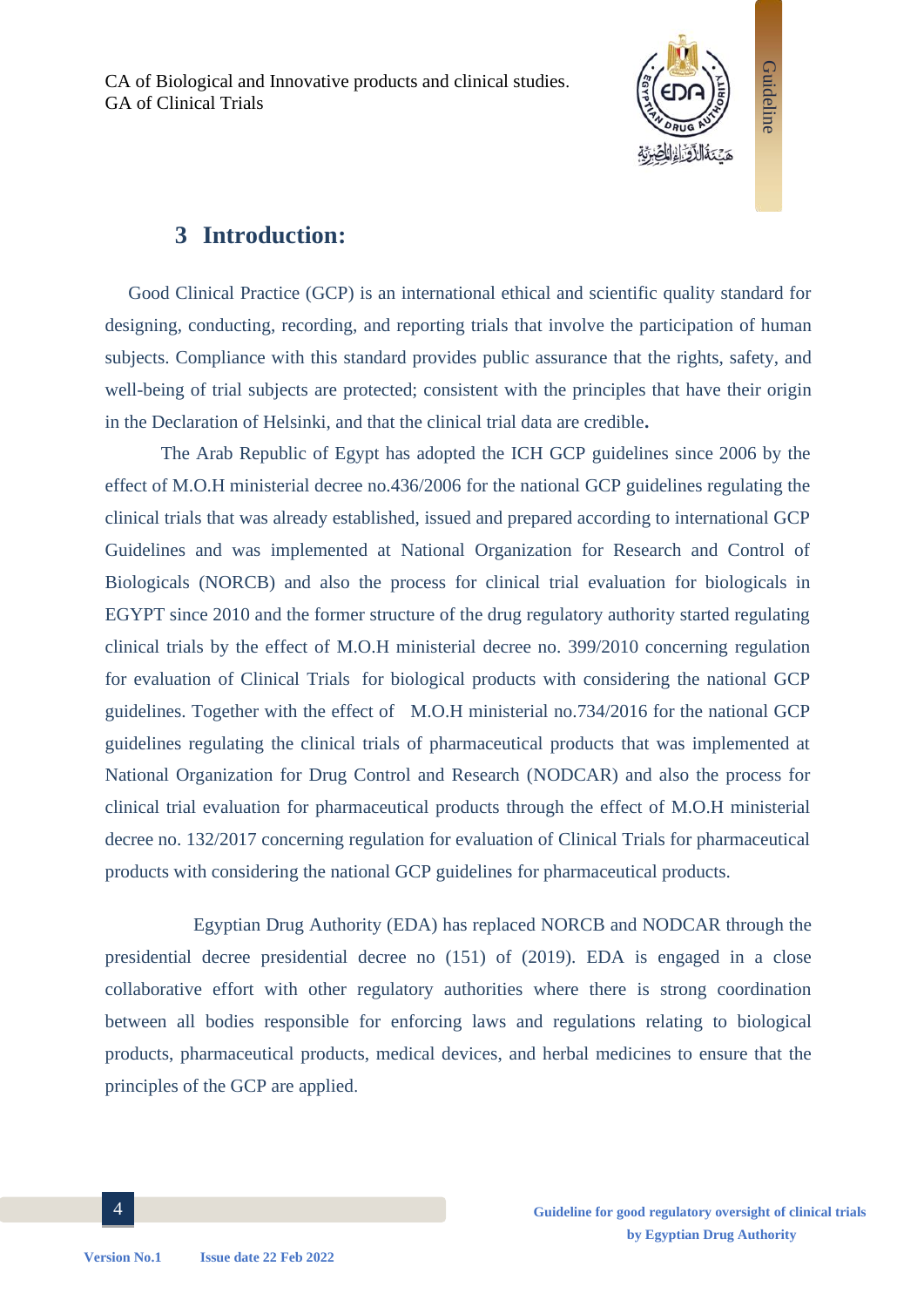

 General Administration of Clinical trials (GA of CT) is the body that is responsible for the regulatory oversight of clinical trials process through review & evaluation of the submitted preclinical and clinical data, conducting scientific committee(s), providing technical support to those who request it and is responsible for conducting GCP inspections.

 The administration of Clinical Trials Evaluation is responsible for all tasks related to the review and the evaluation of clinical and pre-clinical studies through the purpose of registration, re-registration, or variations submitted to EDA in the Common technical document (CTD).

 The administration of Protocols & Studies Follow up in the GA of CT is responsible for all tasks related to the supervision and following-up of clinical studies that are conducted in the Arab Republic of Egypt and evaluating their results through Evaluation of preclinical and/or clinical research results for biological, pharmaceutical, herbal and innovative investigational medicinal products and medical devices, Evaluation of the submitted file that contains the research plan (protocol) for the study of clinical research in all its phases in order to obtain approval to conduct the clinical study, Receiving periodic reports and reports on any adverse events during the study, Receiving the interim and the final report and making sure that the study is completed within the clinical research sites, carry out GCP inspection on all clinical research sites related to the study of the clinical research and to ensure the application of the principles of Good Clinical Practice and evaluation of the amendments submitted to the clinical research protocol before and/or during its conduction.

 The administration of Scientific Committees and Technical Support in the GA of CT is responsible for all tasks related to EDA's advisory scientific committee for preclinical and clinical studies evaluation and technical support assistance through receiving technical support requests for evaluation, organizing and conducting the required support with the help of other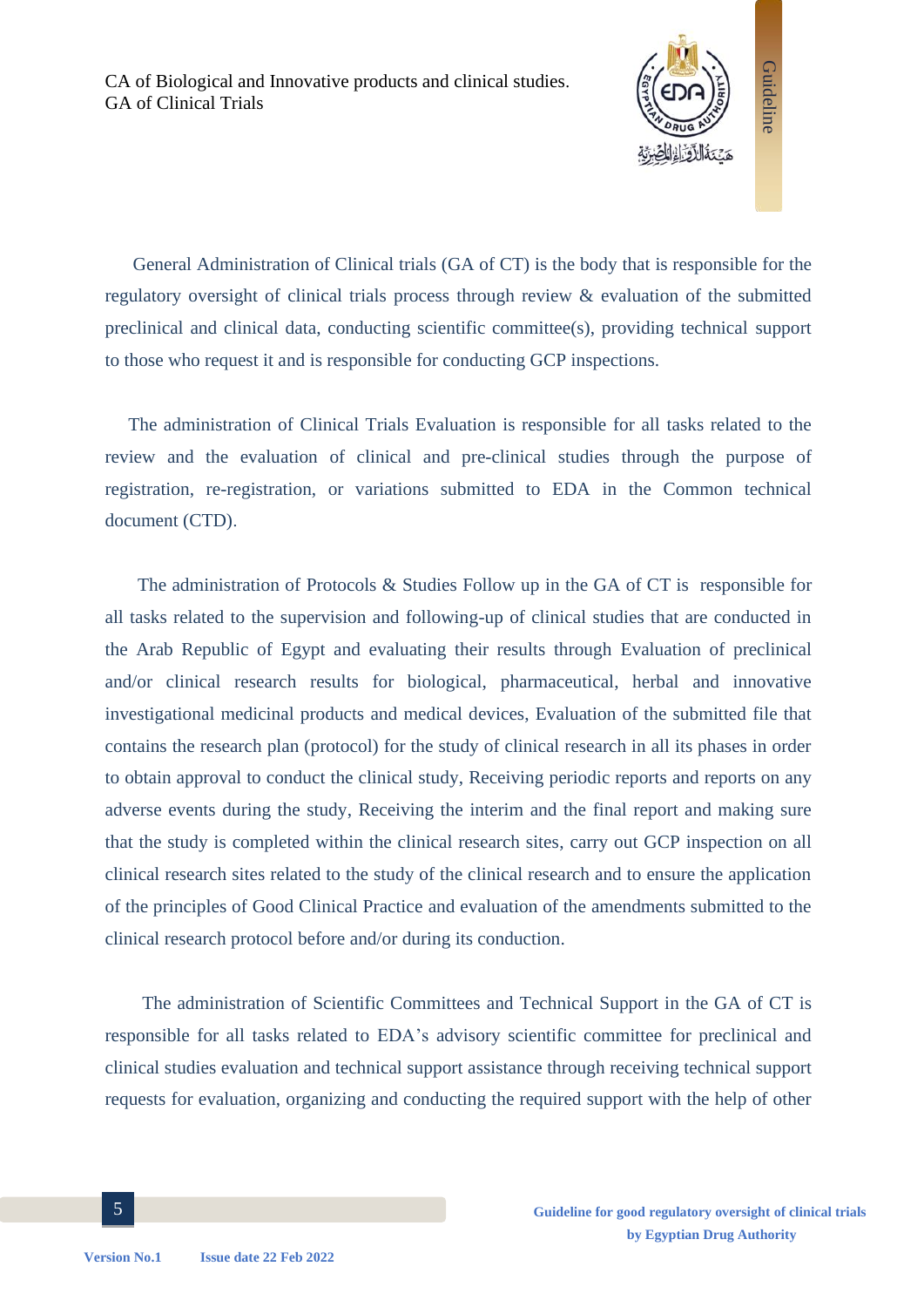

administrations if necessary and Follow-up and update the decisions and guidelines that regulate clinical trials in accordance with the international standards for good clinical practice.



 This guideline was developed with consideration of the current good clinical practices and international regulations of the clinical trial data that are intended to be submitted to Egyptian regulatory authorities.

 This guideline should be read in conjunction with Clinical Trials Law 214/2020 and its executive regulation and international GCP Guidelines according to ICH E6 and WHO guidelines and their updates.

# **4 Legal provision**

- Law decree no  $(151)$  of  $(2019)$
- Executive regulation no.777/2020 of decree no (151) of (2019).
- The Egyptian clinical trials law no. 214/2020 regulating the clinical trials in Egypt.
- EDA chairman Decree no (111) of (2022)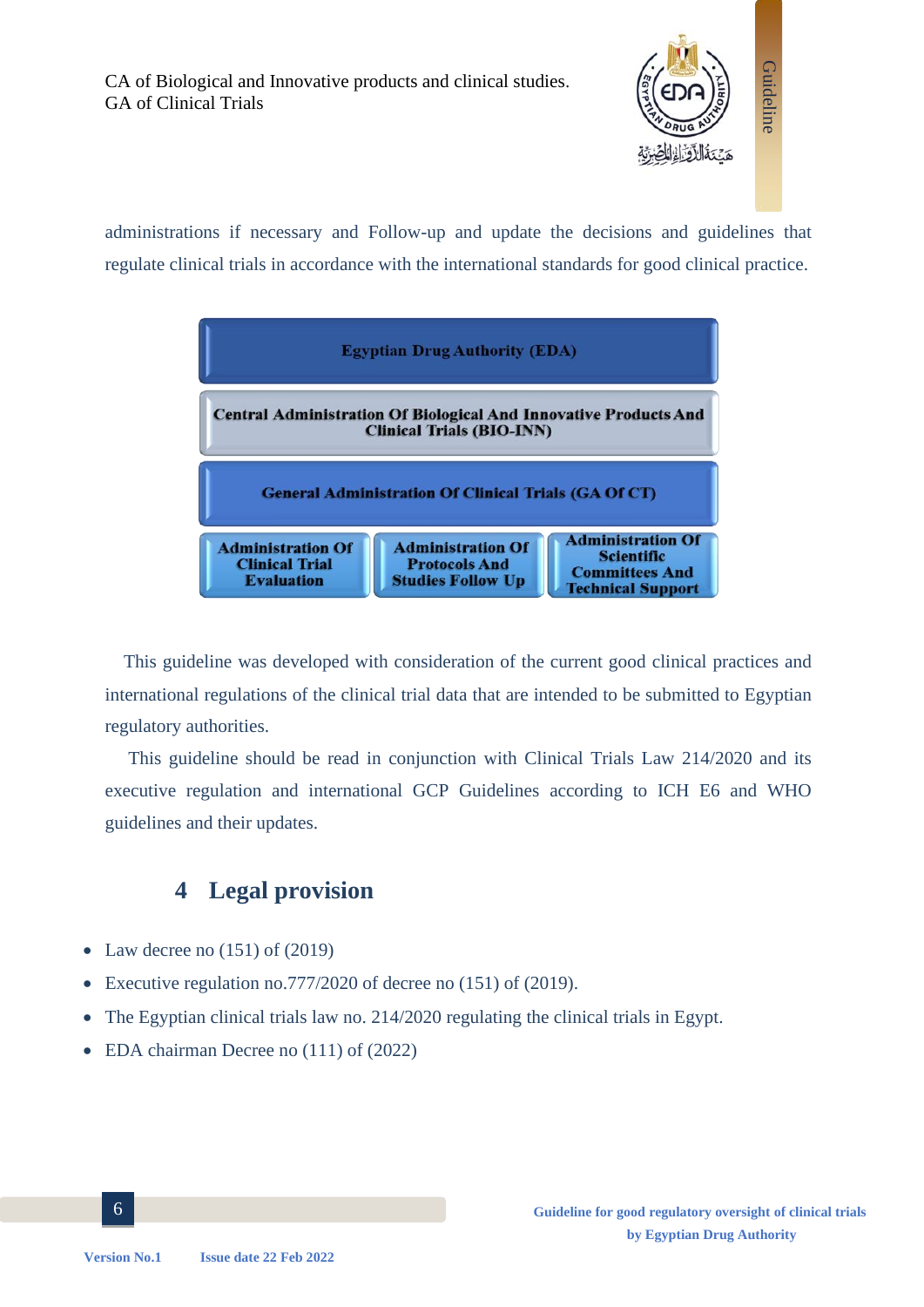

# **5 Scope:**

 This Guideline demonstrates for applicants (sponsor/CRO/PI) how the national GCP regulations are carried out in Egypt with clear application submission steps at different developmental phases of the investigational medicinal product.

 This guideline applies to all clinical trials conducted in Egypt that are regulated by the Egyptian Drug Authority according to the Clinical Trials Law no. 214/2020 involving human participants, i.e., healthy volunteers or patients. All clinical trials that use new investigational pharmaceutical or biological medicinal products, new indications, new dosage forms, new medical devices, and herbal medicinal products are included.

# **6 Definitions:**

**Adverse Drug Reaction (ADR):** In the pre-approval, clinical experience with a new medicinal product or its new usages, particularly as the therapeutic dose(s) may not be established, all noxious and unintended responses to a medicinal product related to any dose should be considered adverse drug reactions.

**Adverse Event (AE):** Any untoward medical occurrence in a patient or clinical investigation subject administered a medicinal product and which does not necessarily have a causal relationship with this treatment. An AE can therefore be any unfavorable and unintended sign (including an abnormal laboratory finding), symptom, or disease temporally associated with the use of a medicinal (investigational) product, whether or not related to the medicinal (investigational) product.

**Amendment:** A written description of a change(s) to or formal clarification of a protocol.

**Approval:** The affirmative decision of the IRB that the clinical trial has been reviewed and may be conducted at the institution site within the constraints set forth by the IRB, the institution, Good Clinical Practice (GCP), and the applicable regulatory requirements.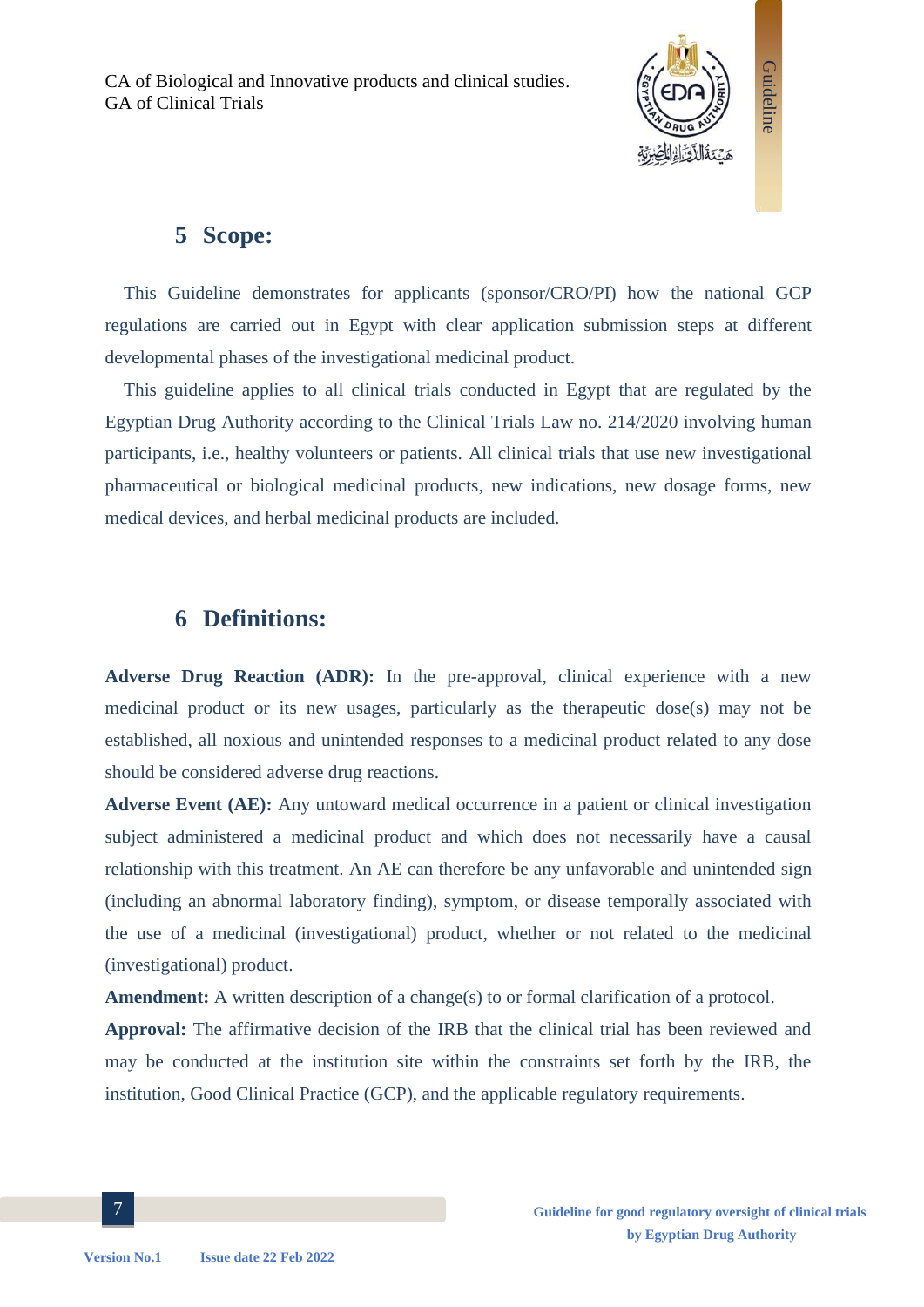

**Audit:** A systematic and independent examination of trial-related activities and documents to determine whether the evaluated trial-related activities were conducted, and the data were recorded, analyzed, and accurately reported according to the protocol, sponsor's standard operating procedures (SOPs), Good Clinical Practice (GCP), and the applicable regulatory requirement(s).

**Audit report:** A written evaluation by the sponsor's auditor of the results of the audit.

**Blinding/masking:** A procedure in which one or more parties to the trial are kept unaware of the treatment assignment(s). Single-blinding usually refers to the subject(s) being unaware, and double-blinding usually refers to the subject(s), the investigator(s), the monitor(s), and, in some cases the data analyst(s) being unaware of the treatment assignment(s).

**Case Report Form (CRF):** A printed, optical, or electronic document designed to record all of the protocol-required information to be reported to the sponsor on each trial subject.

**Clinical trial/study**: Any investigation in human subjects intended to discover or verify the clinical, pharmacological, and/or other pharmacodynamic effects of an investigational product(s), and/or to identify any adverse reactions to an investigational product(s), and/or to study absorption, distribution, metabolism, and excretion of an investigational product(s) with the object of ascertaining its safety and/or efficacy. The terms clinical trial and clinical study are synonymous.

**Clinical trial/study report:** A written description of a trial/study of any therapeutic, prophylactic, or diagnostic agent conducted in human subjects, in which the clinical and statistical description, presentations, and analyses are fully integrated into a single report (see the ICH Guideline for Structure and Content of Clinical Study Reports).

**Comparator (Product***):* An investigational or marketed product (i.e., active control), or placebo, used as a reference in a clinical trial.

**Critical GCP finding(s):** Conditions, practices, or processes that adversely affect the rights, safety, or wellbeing of the subjects and/or the quality and integrity of data. Critical observations are considered totally unacceptable. Possible consequences: the rejection of data and/or legal action required. Remarks: observations classified as critical may include a pattern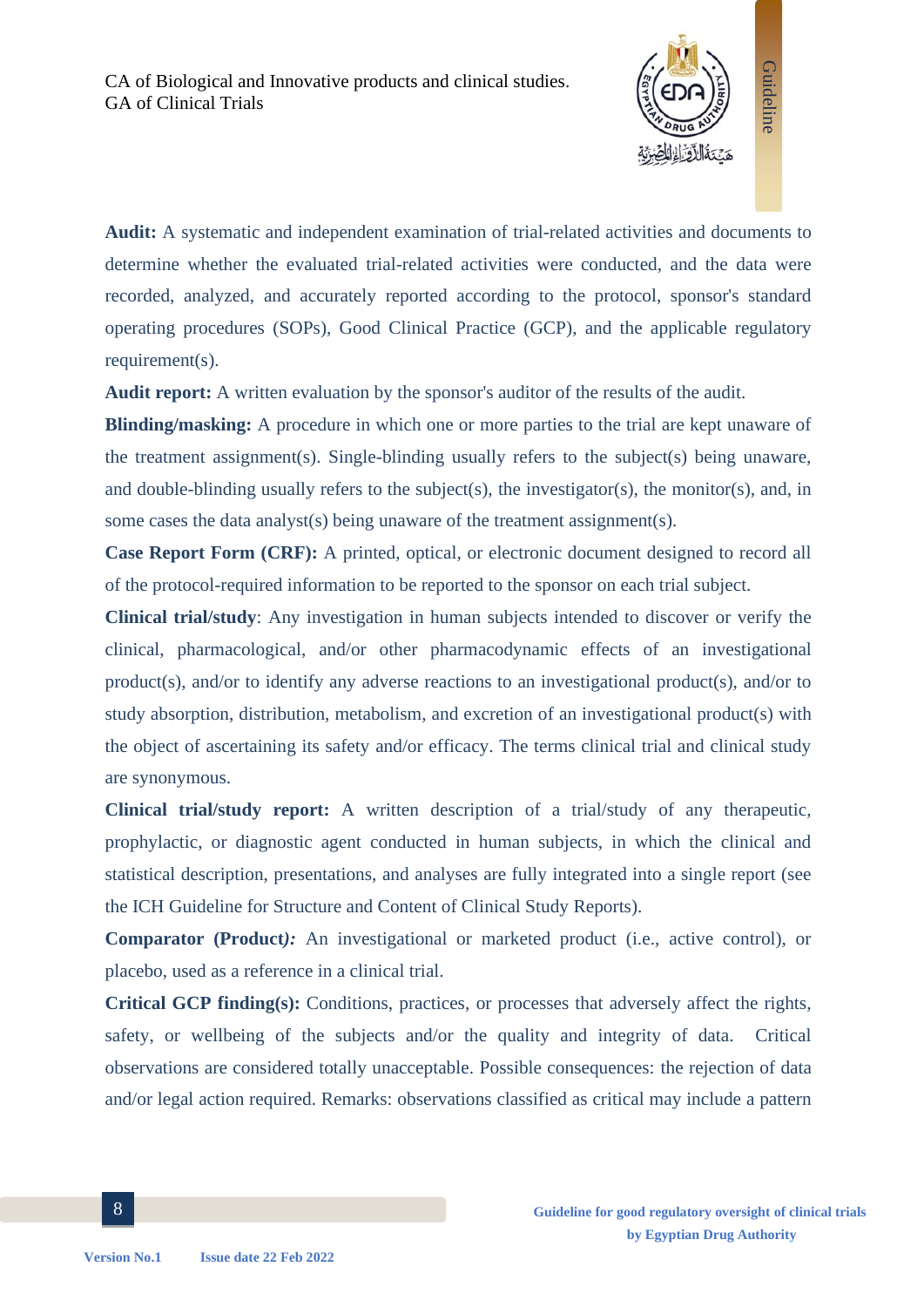

of deviations classified as major, bad quality of the data, and/or absence of source documents. Manipulation and intentional misrepresentation of data belong to this group.

**Contract Research Organization (CRO):** A person or an organization (commercial, academic, or other) contracted by the sponsor to perform one or more of a sponsor's trialrelated duties and functions.

**Documentation**: All records, in any form (including, but not limited to, written, electronic, magnetic, and optical records, and scans, x-rays, and electrocardiograms) that describe or record the methods, conduct, and/or results of a trial, the factors affecting a trial, and the actions taken.

**Good Clinical Practice (GCP):** A standard for the design, conduct, performance, monitoring, auditing, recording, analyses, and reporting of clinical trials that provides assurance that the data and reported results are credible and accurate and that the rights, integrity, and confidentiality of trial subjects are protected.

**Independent Ethics Committee (IEC):** An independent body (a review board or a committee, institutional, regional, national, or supranational), constituted of medical professionals and non-medical members, whose responsibility it is to ensure the protection of the rights, safety, and well-being of human subjects involved in a trial and to provide public assurance of that protection, by, among other things, reviewing and approving/providing a favorable opinion on, the trial protocol, the suitability of the investigator(s), facilities, and the methods and material to be used in obtaining and documenting informed consent of the trial subjects.

**Informed consent***:* A process by which a subject voluntarily confirms his or her willingness to participate in a particular trial, after having been informed of all aspects of the trial that are relevant to the subject's decision to participate. Dated Informed consent is documented by means of a written, signed, and fingerprint of that person informed consent form by a legally competent person.

**Inspection:** The act by a regulatory authority(ies) of conducting an official review of documents, facilities, records, and any other resources that are deemed by the authority(ies) to

9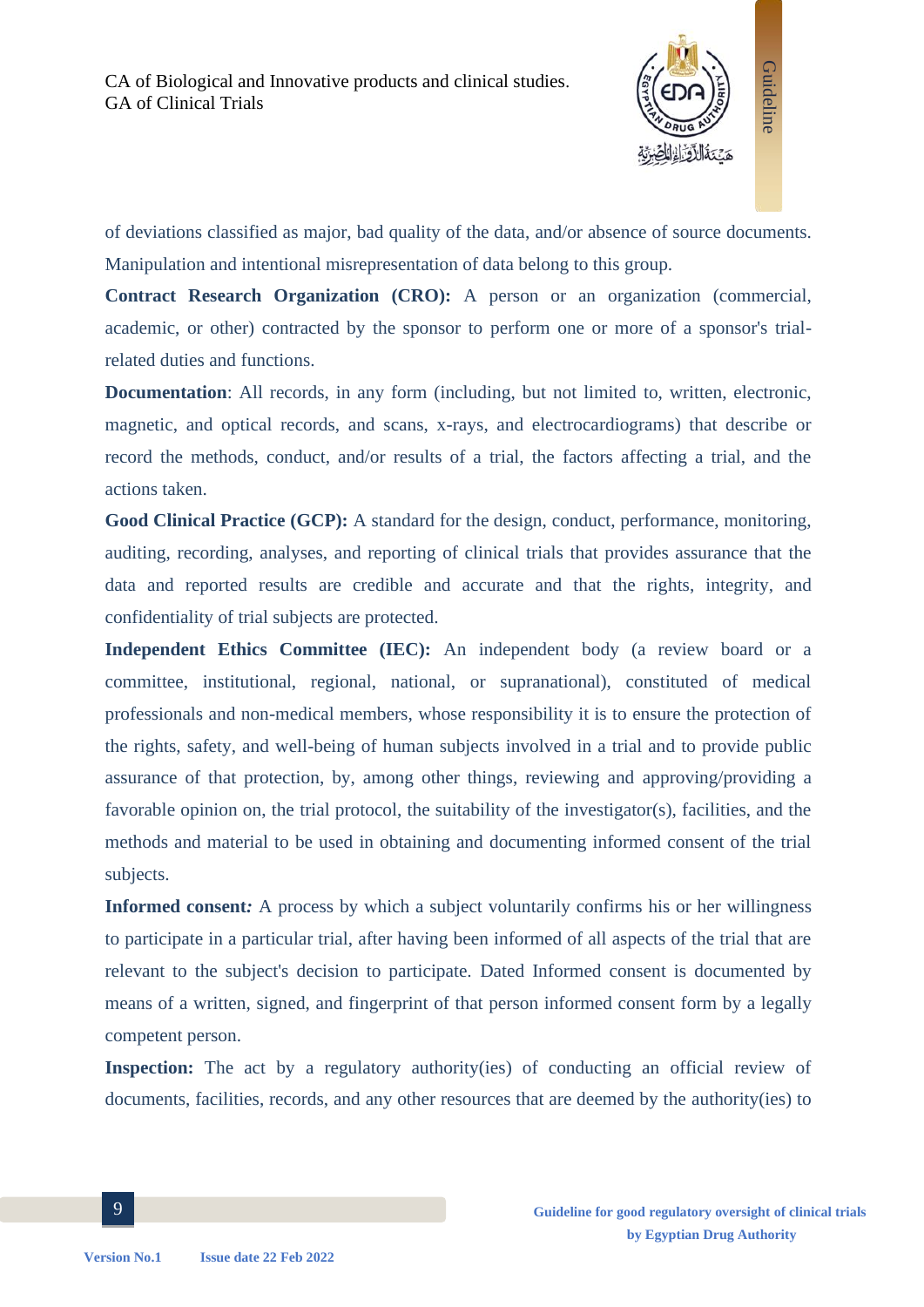

be related to the clinical trial and that may be located at the site of the trial, at the sponsor's and/or contract research organization's (CRO's) facilities, or at other establishments deemed appropriate by the regulatory authority(ies).

**Institutional Review Board (IRB):** An independent body constituted of medical, scientific, and non-scientific members, whose responsibility is to ensure the protection of the rights, safety, and well-being of human subjects involved in a trial by, among other things, reviewing, approving, and providing a continuing review of the trial protocol and amendments and of the methods and material to be used in obtaining and documenting informed consent of the trial subjects.

**Interim clinical trial/study report:** A report of intermediate results and their evaluation based on analyses performed during the course of a trial.

**Investigational product:** A pharmaceutical form of an active ingredient or placebo being tested or used as a reference in a clinical trial, including a product with a marketing authorization when used or assembled (formulated or packaged) in a way different from the approved form, or when used for an unapproved indication, or when used to gain further information about an approved use.

**Investigator's brochure:** A compilation of the clinical and nonclinical data on the investigational product(s) which is relevant to the study of the investigational product(s) in human subjects.

**Legally acceptable representative:** An individual or juridical or other body authorized under applicable law to consent, on behalf of a prospective subject, to the subject's participation in the clinical trial.

**Major GCP finding(s):** Conditions, practices, or processes that might adversely affect the rights, safety, or well-being of the subjects and/or the quality and integrity of data. Major observations are serious findings and are direct violations of GCP principles. - Possible consequences: data may be rejected and/or legal action required. Remarks: observations classified as major, may include a pattern of deviations and/or numerous minor observations.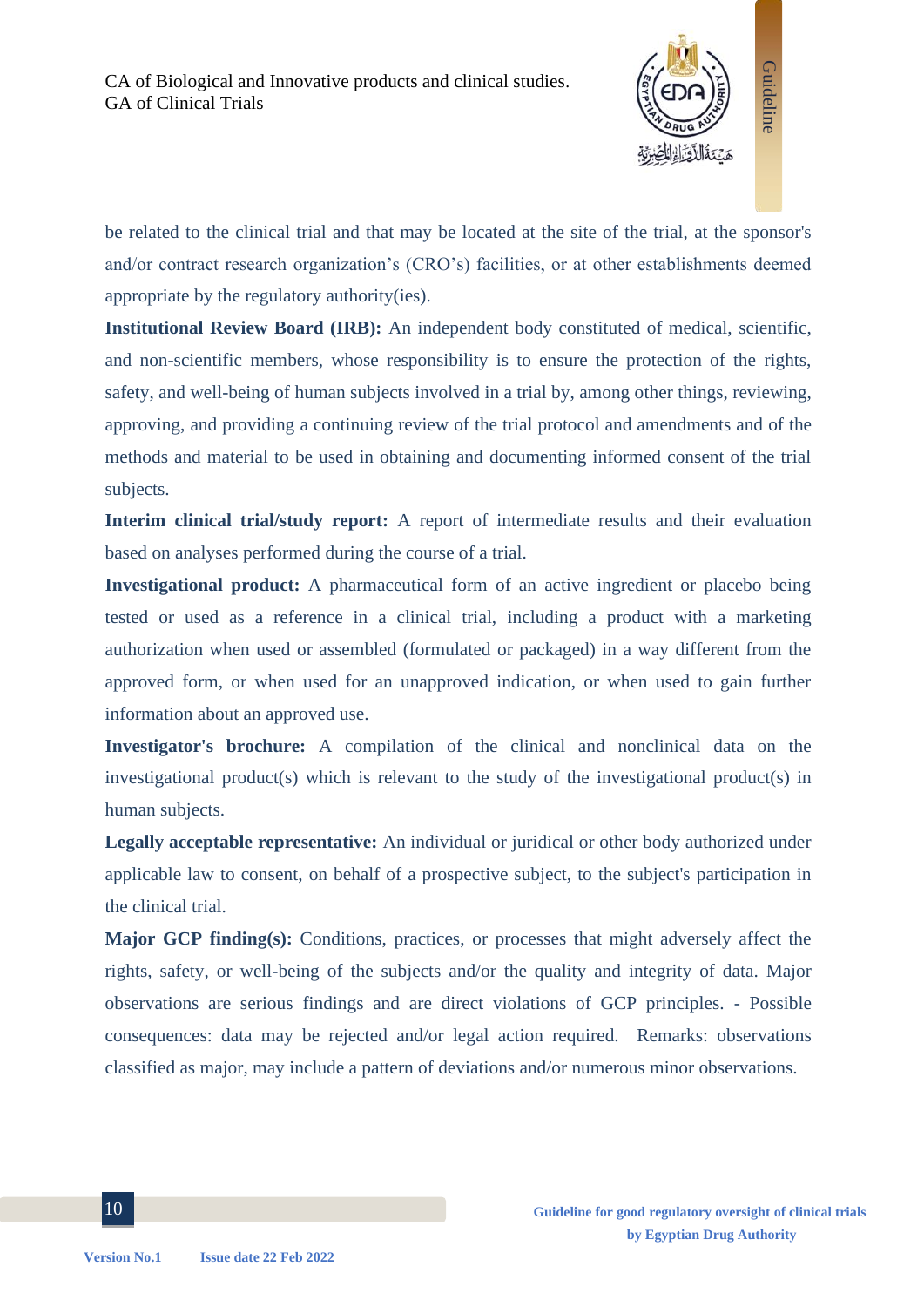

**Minor GCP finding (s):** Conditions, practices, or processes that would not be expected to adversely affect the right, safety, or well-being of the subjects and/or the quality and integrity of data. Possible consequences: observations classified as minor indicate the need for improvement of conditions, practices, and processes. Remarks: many minor observations might indicate a bad quality and the sum might be equal to a major finding with its consequences.

**Monitoring:** The act of overseeing the progress of a clinical trial, and of ensuring that it is conducted, recorded, and reported in accordance with the protocol, Standard Operating Procedures (SOPs), Good Clinical Practice (GCP), and the applicable regulatory requirement(s).

**Multicenter trial:** A clinical trial conducted according to a single protocol but at more than one site, and therefore, carried out by more than one investigator.

**Nonclinical study/Pre-clinical Research**: Research conducted at an early experimental stage prior to trials on humans, which aims to specify the degrees of safety and effectiveness of the medical intervention to be studied. Pre-clinical research is conducted through in vitro tests or using experimental animals in accordance with the prescribed international standards in preclinical research.

**Placebo:** An inert product that has not therapeutic effect and completely resembles the product subject of research in form but does not contain the active substance.

**Protocol:** Document that describes the objective(s), design, methodology, statistical considerations, and organization of a trial. The protocol usually also gives the background and rationale for the trial, but these could be provided in other protocol-referenced documents. Throughout the ICH GCP Guideline, the term protocol refers to protocol and protocol amendments

**Randomization:** The process of assigning trial subjects to treatment or control groups using an element of chance to determine the assignments in order to reduce bias.

**Regulatory authorities:** Bodies having the power to regulate. In the ICH GCP guideline, the expression Regulatory Authorities includes the authorities that review submitted clinical data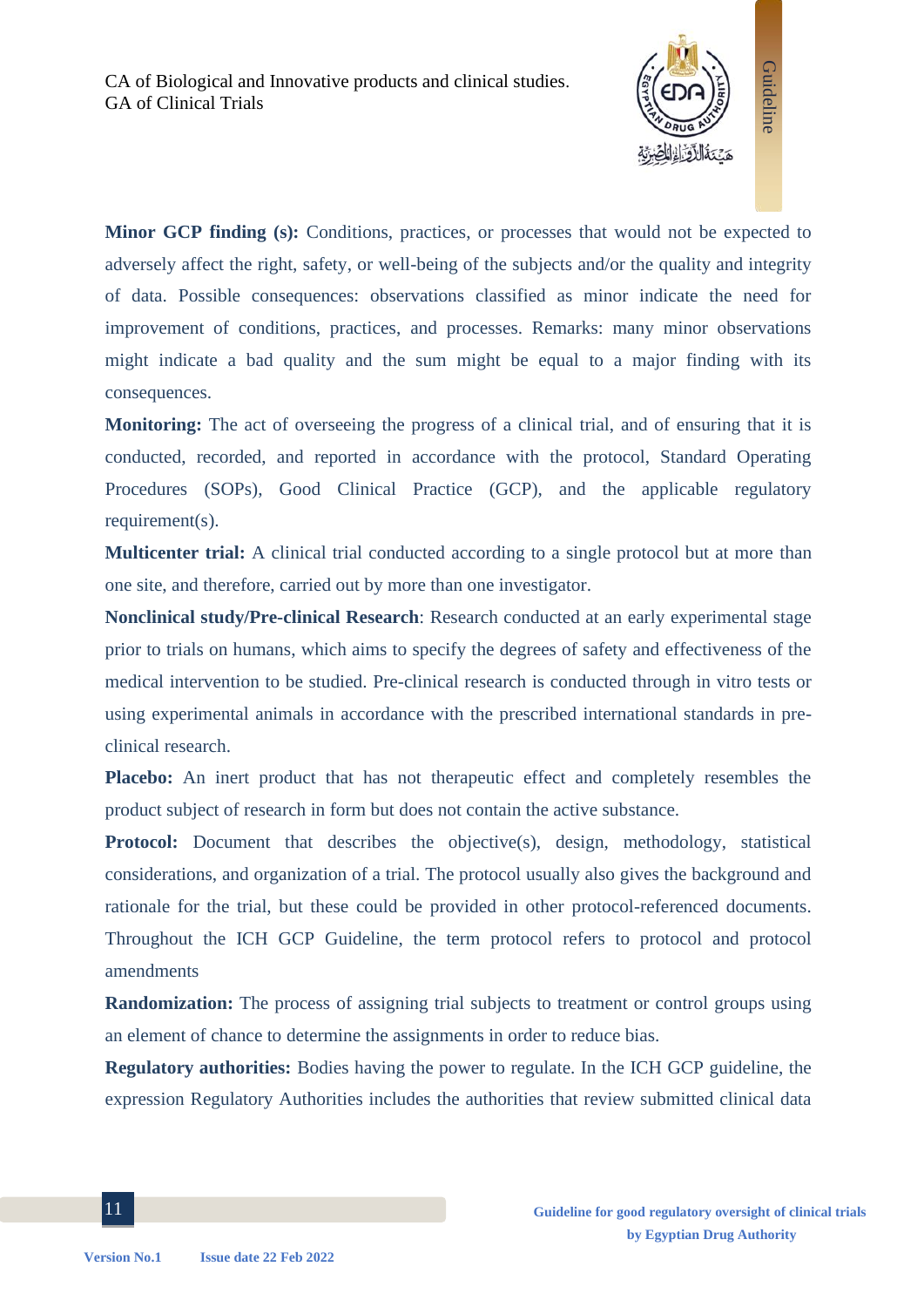

and those that conduct inspections. These bodies are sometimes referred to as competent authorities.

**Routine inspection:** Inspection of the system and procedures used to conduct clinical research by both commercial and non-commercial organizations, in order to assure compliance with applicable legislations, protocol, procedures, guidelines & regulatory requirements. Organizations are notified of routine inspections in advance.

**Serious Adverse Events (Serious ADR)**: Any untoward medical occurrence that at any dose results in death, is life-threatening, requires inpatient hospitalization or prolongation of existing hospitalization, results in persistent or significant disability/incapacity, or results in a congenital anomaly/birth defect.

**Sponsor:** A party that assumes responsibility for initiating, management, funding, and supervision of medical research; whether this party is a natural person such as the principal investigator or a body corporate such as a company, institution, domestic, regional, or international organization, provided, however, it is legally represented in the Arab Republic of Egypt.

**Standard Operating Procedures (SOPs):** Detailed, written instructions to achieve uniformity of the performance of a specific function.

**Subject/trial subject**: An individual who participates in a clinical trial, either as a recipient of the investigational product(s) or as a control.

**The Principle Investigator:** A person qualified in the field of clinical medical research and responsible for the research plan and the execution and funding thereof in case there was no sponsor available for the medical research.

**The Co-Principal Investigator:** A person with the same qualification of the principle investigator assigned by the latter to carry out some of his duties under his supervision. The co-principal investigator replaces the principal investigator in case of the latter's absence or inability to continue performing the research duties.

**The Research Group:** a group of qualified researchers working in the field of medical researches and take part in the research works based on their qualifications and expertise.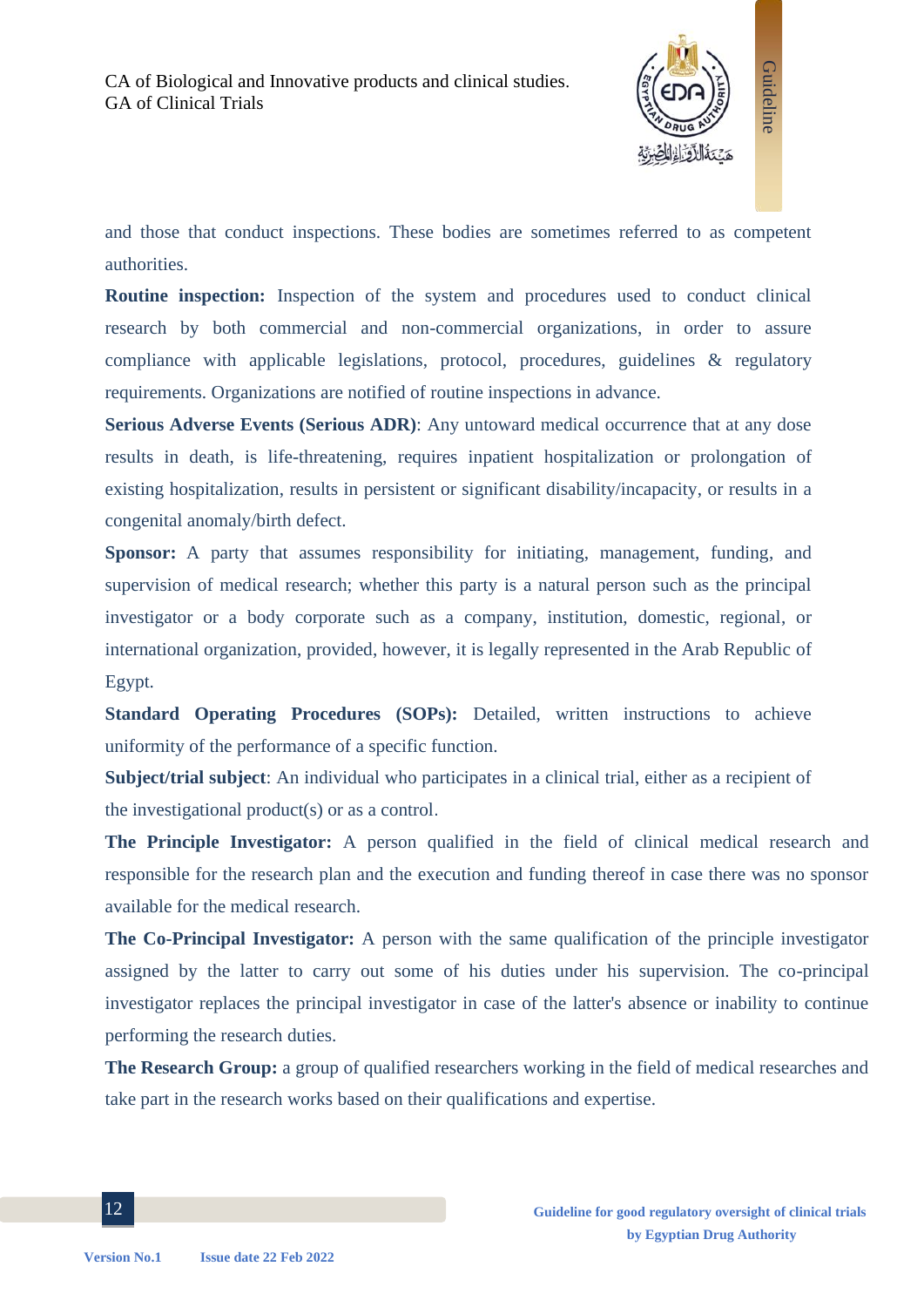

**The Research Subject:** A person subject of medical research who participates in the research whether that person is a patient or a healthy person and whether they are subject of medical intervention or part of the control group. In all cases; on the condition of obtaining the informed consent of the research subject before conducting the research pursuant to the provision of this law.

**The Control group:** A group of research subjects who do not receive the medical intervention researched; but rather receive what is called a "Placebo" or a standard treatment for the purpose of comparison and measurement of the effect of the new intervention.

**The Supreme Council for Review of the Ethics of Medical Clinical Research (The Supreme Council):** The council comprises a group of persons with medical and non-medical specializations and who are entrusted with the duty of establishing and following up on the general policies applicable to conducting medical research. It is referred to hereinafter as "The Supreme Council".

**Trial site:** The location(s) where trial-related activities are actually conducted.

**Trigger inspection:** These are ad hoc inspections that may be triggered as a result of NRA licensing requests or reports received by the NRA on suspected violations of legislation relating to the conduct of the clinical trials. In rare circumstances, the organization may not be notified of these inspections in advance.

**Unexpected adverse drug reaction:** An adverse reaction, the nature or severity of which is not consistent with the applicable product information (e.g., Investigator's Brochure for an unapproved investigational product or package insert/summary of product characteristics for an approved product)

**Vulnerable subjects:** Individuals whose willingness to volunteer in a clinical trial may be unduly influenced by the expectation, whether justified or not, of benefits associated with participation or of a retaliatory response from senior members of a hierarchy in case of refusal to participate. Examples are members of a group with a hierarchical structure, such as medical, pharmacy, dental, and nursing students, subordinate hospital and laboratory personnel, employees of the pharmaceutical industry, members of the armed forces, and persons kept in detention. Other vulnerable subjects include patients with incurable diseases,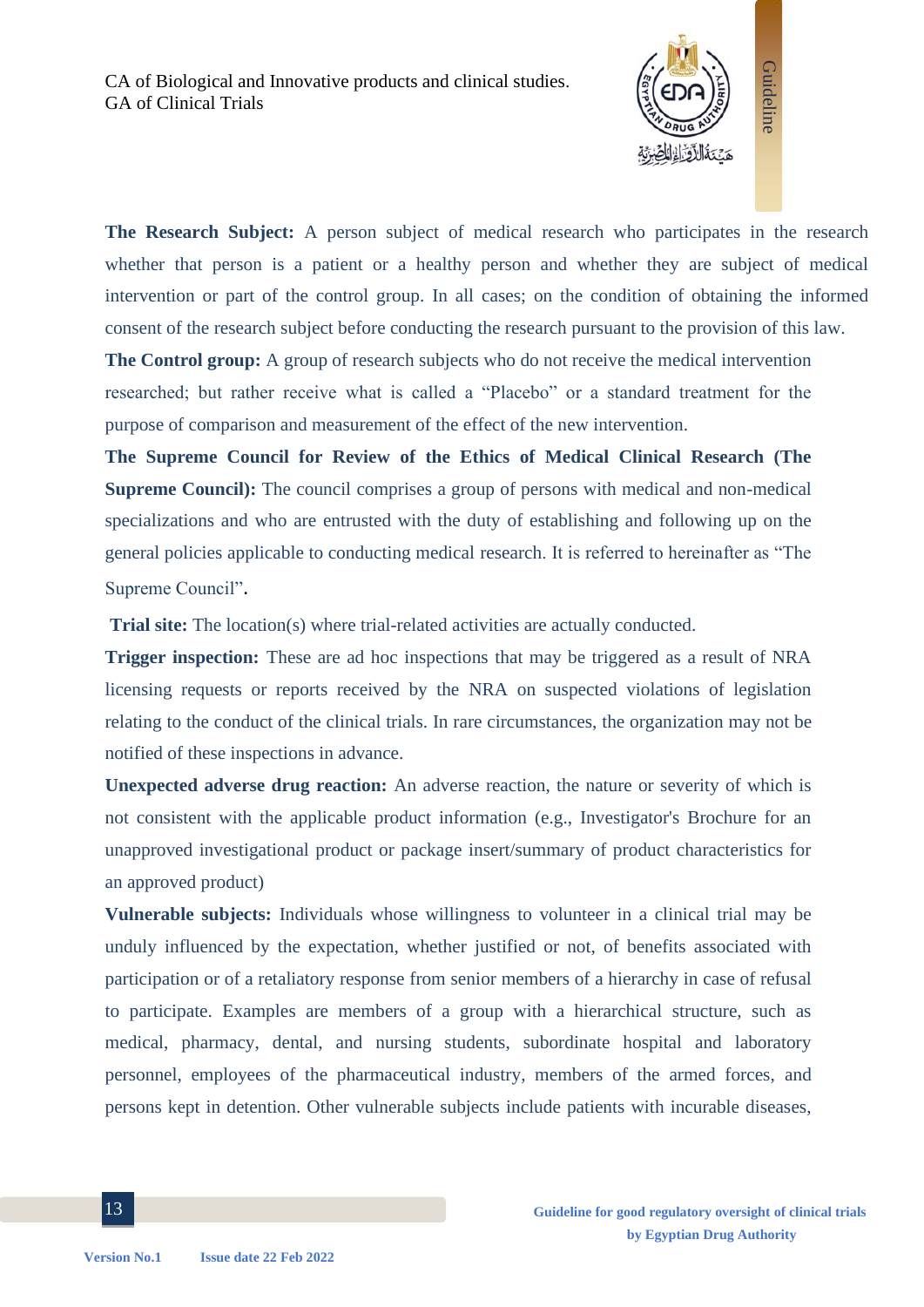

persons in nursing homes, unemployed or impoverished persons, patients in emergency situations, ethnic minority groups, homeless persons, nomads, refugees, minors, and those incapable of giving consent.

# **7 Objective:**

This guideline outlines the information required by the Egyptian Regulatory Authority from applicants (sponsors/CRO/PI) wishing to conduct clinical trials in Egypt as well as to define the evaluation process for the conduct of clinical trials and indicate the order of the material to be submitted and the minimum requirements for conducting clinical trials.

 This guideline also describes the rights of the participants, the responsibilities of the Sponsor and the Principal Investigator, and the key activities in designing, conducting, monitoring, and reporting clinical trials that should be performed according to the Egyptian Clinical trials law no. 214/2020 and the Good Clinical Practice (GCP) regulations.

This detailed guideline is intended to fulfill the obligations laid down in clinical trials law no. 214/2020, and provide advice on the format, submission steps, timelines, and content of the information to be submitted to the Egyptian Drug Authority in the Arab Republic of Egypt for the applicant as per the following's roles:

- **a)** A request for technical support for preclinical and clinical purposes during the medicinal product for human use development.
- **b)** Evaluate the results of pre-clinical and clinical medical research.
- **c)** Carry out the scientific review of the medicinal or biological product prior to the clinical medical research.
- **d)** A request for Egyptian Drug Authority opinion on a proposal Research Plan "Protocol" and amendments to be conducted in Egypt, review the documents of the pharmaceutical product subject of the medical research in an endeavor to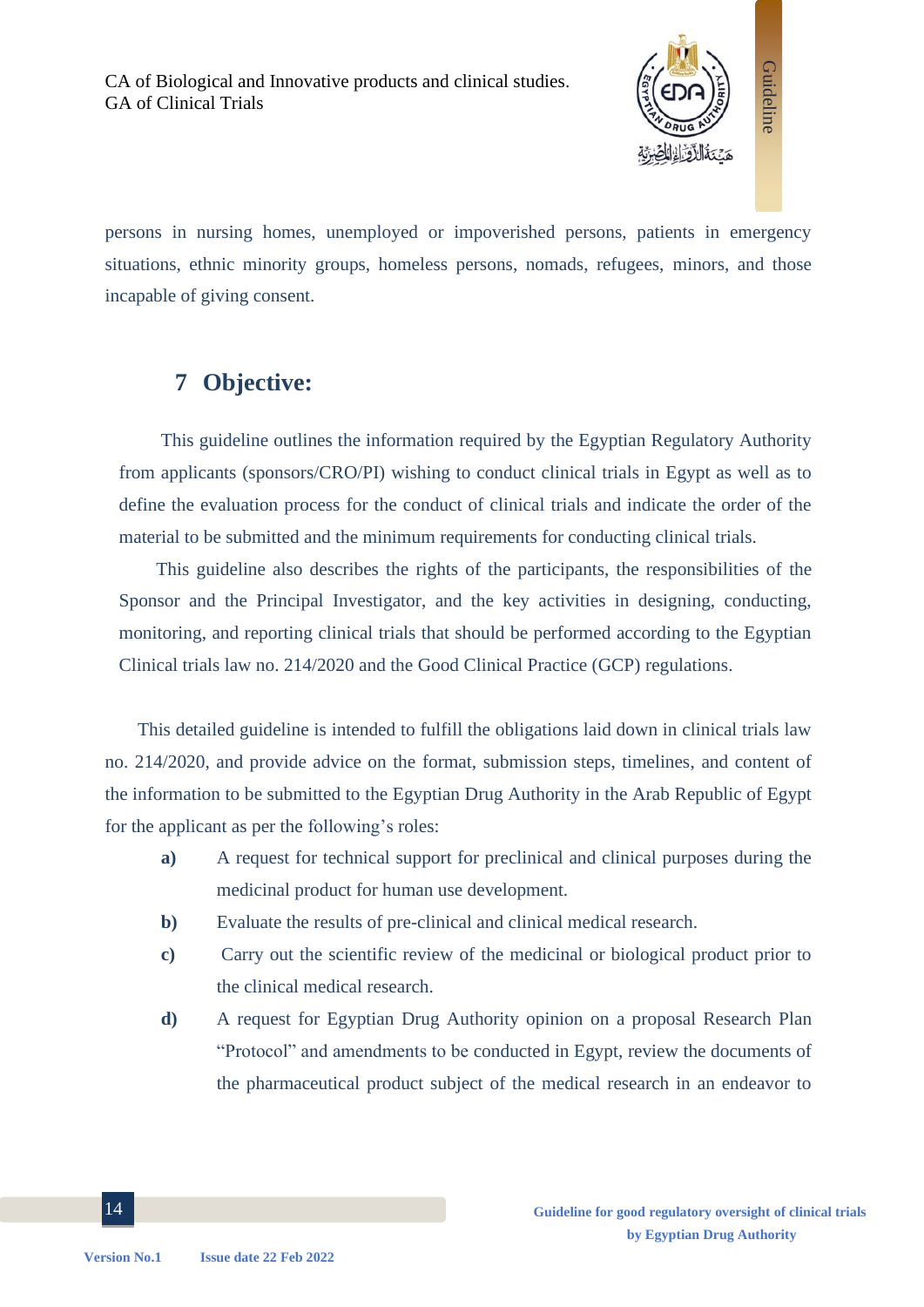

ensure the accomplishment of the good clinical practice, proper administration, and storage

- **e)** Notification of a substantial amendment and the request for Egyptian Drug Authority opinion on a substantial amendment,
- **f)** Notification of the Egyptian Drug Authority on the end of the trial or early termination of the trial.
- **g)** Submission of preclinical results for evaluation before introducing for first in human use (FIH) clinical trials.
- **h)** Inspect the research clinical trial site(s) and other relevant entities in which clinical medical research is carried out for the purpose of verifying good clinical practices.

# **8 Clinical Trials Regulatory Oversight:**

# **8.1 EDA is adopting the Principles of GCP according to ICH E6 and WHO Guidelines and all their Updates that are described as Follows**

- **i)** Clinical trials should be conducted in accordance with the ethical principles that have their origin in the Declaration of Helsinki, and that are consistent with GCP and the applicable regulatory requirement(s).
- **j)** Before a trial is initiated, foreseeable risks and inconveniences should be weighed against the anticipated benefit for the individual trial subject and society. A trial should be initiated and continued only if the anticipated benefits justify the risks.
- **k)** The rights, safety, and well-being of the trial subjects are the most important considerations and should prevail over the interests of science and society.
- **l)** The available nonclinical and clinical information on an investigational product should be adequate to support the proposed clinical trial.
- **m**) Clinical trials should be scientifically sound and described in a clear, detailed protocol.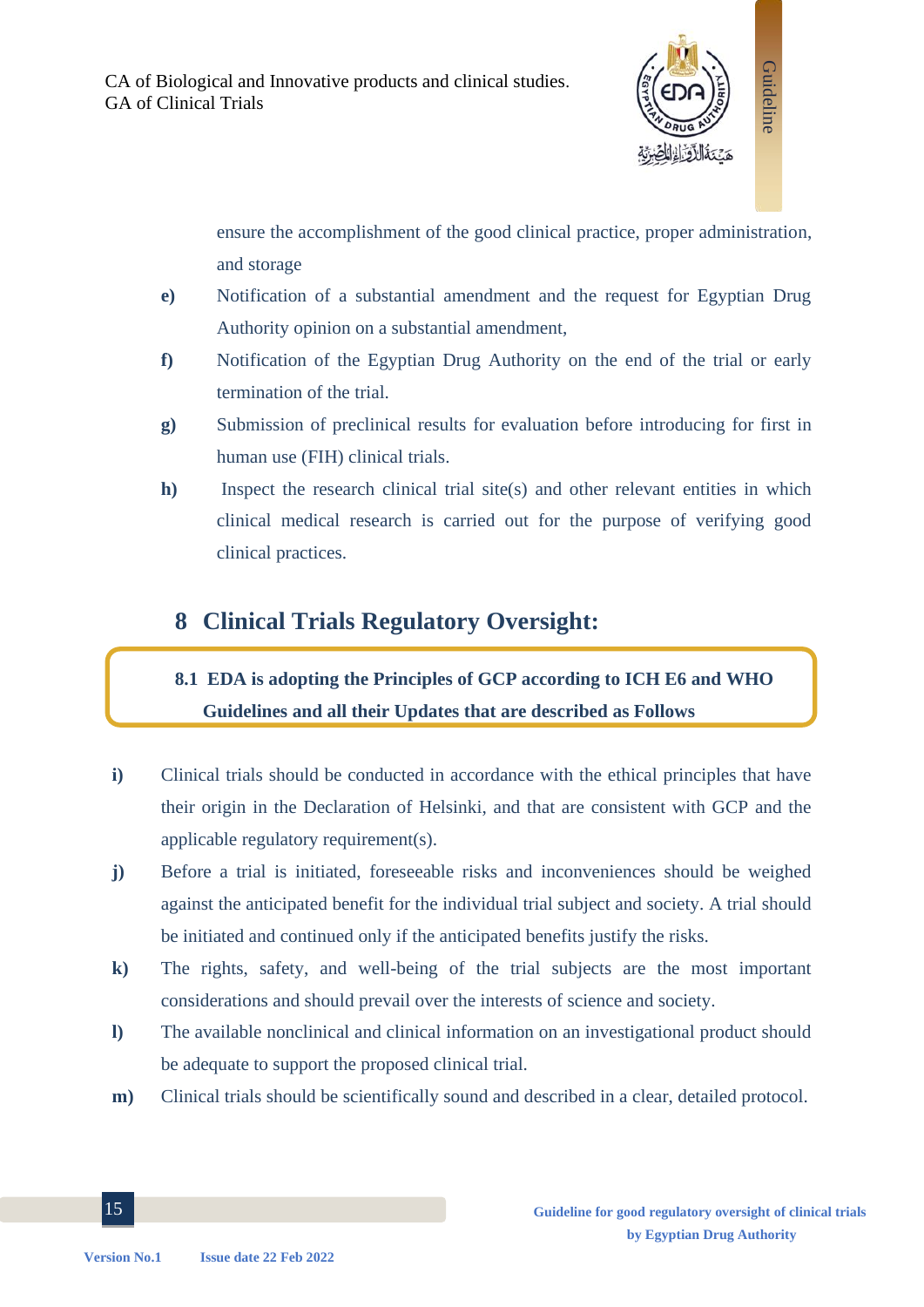

- **n)** A trial should be conducted in compliance with the protocol that has received prior institutional review board (IRB)/independent ethics committee (IEC) approval/favorable opinion, EDA, and supreme council approvals.
- **o)** The medical care given to, and medical decisions made on behalf of, subjects should always be the responsibility of a qualified physician or, when appropriate, of a qualified dentist.
- **p)** Each individual involved in conducting a trial should be qualified by education, training, and experience to perform his or her respective task(s).
- **q)** Freely given informed consent should be obtained from every subject prior to clinical trial participation.
- **r)** All clinical trial information should be recorded, handled, and stored in a way that allows accurate reporting, interpretation, and verification.
- **s)** The confidentiality of records that could identify subjects should be protected, respecting the privacy and confidentiality rules in accordance with the applicable regulatory requirement(s).
- **t)** Investigational products should be manufactured, handled, stored, and disposed of in accordance with applicable good manufacturing practice (GMP) and EDA regulations. They should be used in accordance with the approved protocol.
- **u)** Importation of Investigational products should follow EDA regulations

Systems with procedures that assure the quality of every aspect of the trial should be implemented. Aspects of the trial that are essential to ensure human subject protection and reliability of trial results should be the focus of such systems.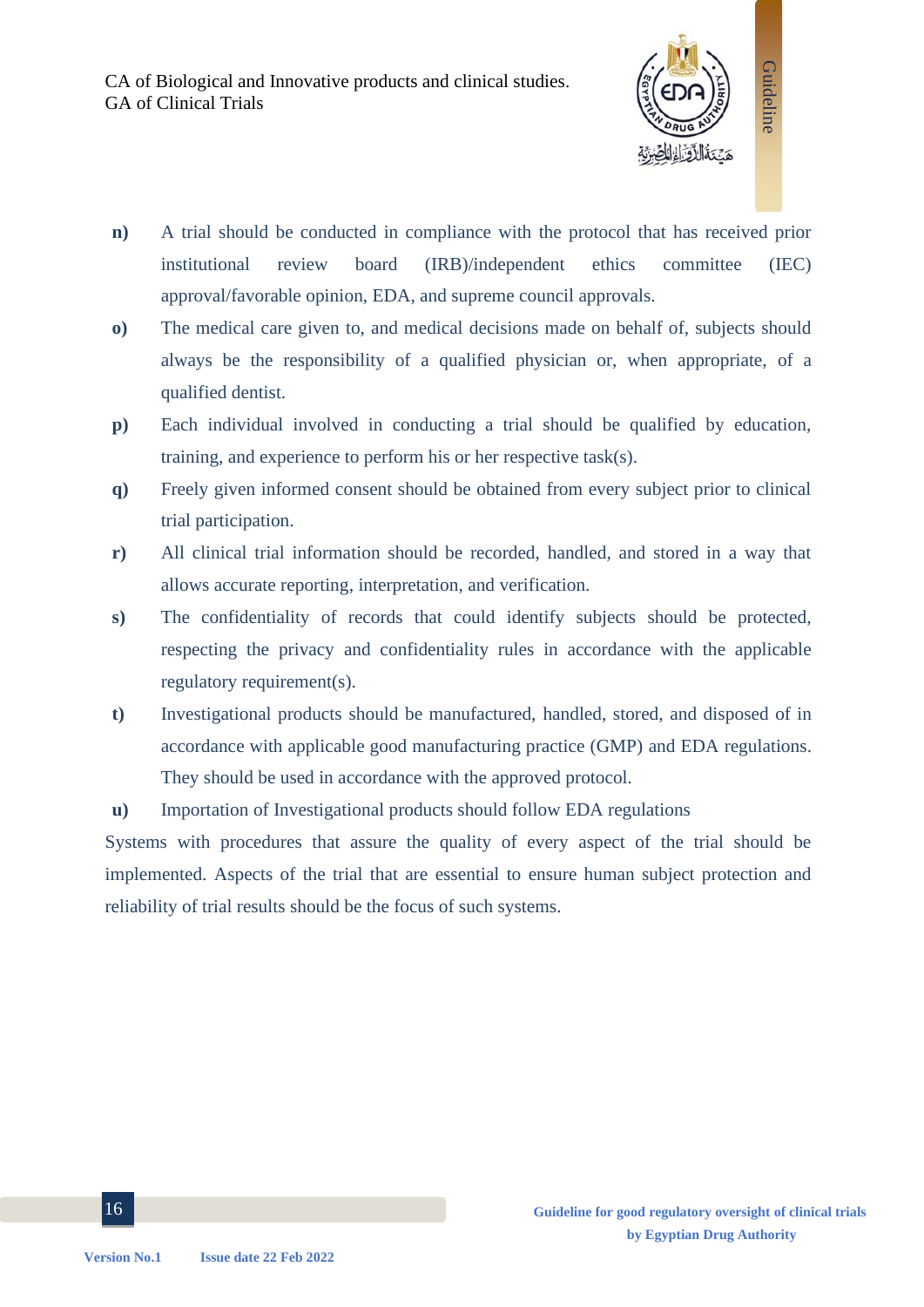

# **8.2 Submission and Evaluation of Preclinical Results before First in Human Clinical Trial (FIH)**

For the purpose of evaluation of preclinical results before conducting **First In Human (FIH)** clinical trials in Egypt.

# **8.2.1 Evaluation Process**

## **8.2.1.1 Screening:**

The applicant shall prepare the documents including the results of preclinical studies for evaluation as per "List of Preclinical requirements: List of preclinical required documents in the file of the investigator and/or sponsor/CRO to be submitted to EDA for a scientific opinion before First in human use." before submission. The screening period will take 5 working days.

The applicant shall respond to the requirements within 5 working days. This can be renewed for another 5 working days when a suitable justification for missed or incomplete documents is submitted. The administration of Protocol and studies follow-up will reply to the applicant to perform official submission within 3 working days in case of acceptance of full package data. If the applicant does not respond to the requirements of screening, the submission will be considered rejected, and the applicant could re-submit again after at least one month.

# **8.2.1.2 Submission:**

The applicant Should submit the screened complete preclinical file with all requirements after paying the submission fees

# **8.2.1.3 Evaluation**:

During evaluation, requirements and/or clarification arise will be sent to the applicant The applicant should respond to all raised requirements within 15 working days or else two acceleration letters of 5 working days interval will be sent in case of delay.

It takes 60 working days after completion of all requested documents and answering all inquiries and/or clarifications raised by EDA from the applicant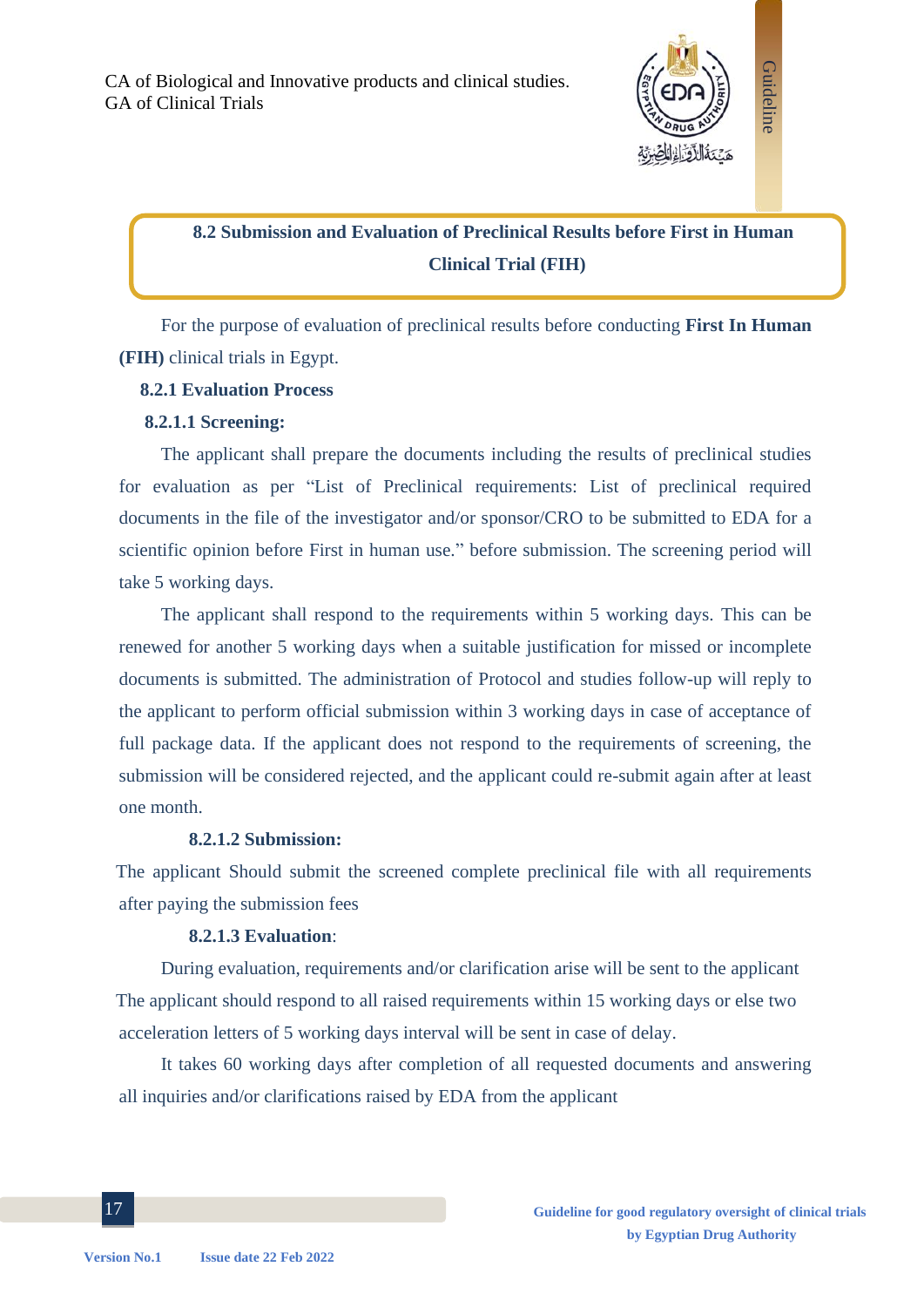

## **8.2.1.4 EDA Final decision:**

EDA will take the final decision after peer review by EDA advisory scientific committee for preclinical and clinical studies evaluation.

# **8.3 Submission & Evaluation of Clinical Trials Protocol &/or Amendments to EDA**

# **8.3.1 Evaluation Process**

#### **8.3.1.1 Screening:**

The applicant shall submit a clinical study protocol  $\&$ /or amendments to EDA.

The official delegated person from the company shall sign and fill the application form "Applicant request to the Egyptian Drug Authority for Clinical Trial Authorization on a medicinal product for Human use"

The applicant shall satisfy all the List of required documents from the investigator, sponsor&/or CRO to be submitted to EDA as per "List of required documents from the investigator, sponsor&/or CRO to be submitted to Bio Inn-EDA for clinical trials in Egypt."

The screening period will take 5 working days. The applicant shall respond to the requirements if any within 5 working days. This can be renewed for another 5 working days when a suitable justification for any missed or incomplete documents is submitted. After that, the administration of Protocol and studies follow-up will reply to the applicant to perform official submission within 3 working days in case of acceptance of full package data. If the applicant did not respond to the requirements of screening, the submission is considered rejected and could be re-submitted after at least one month.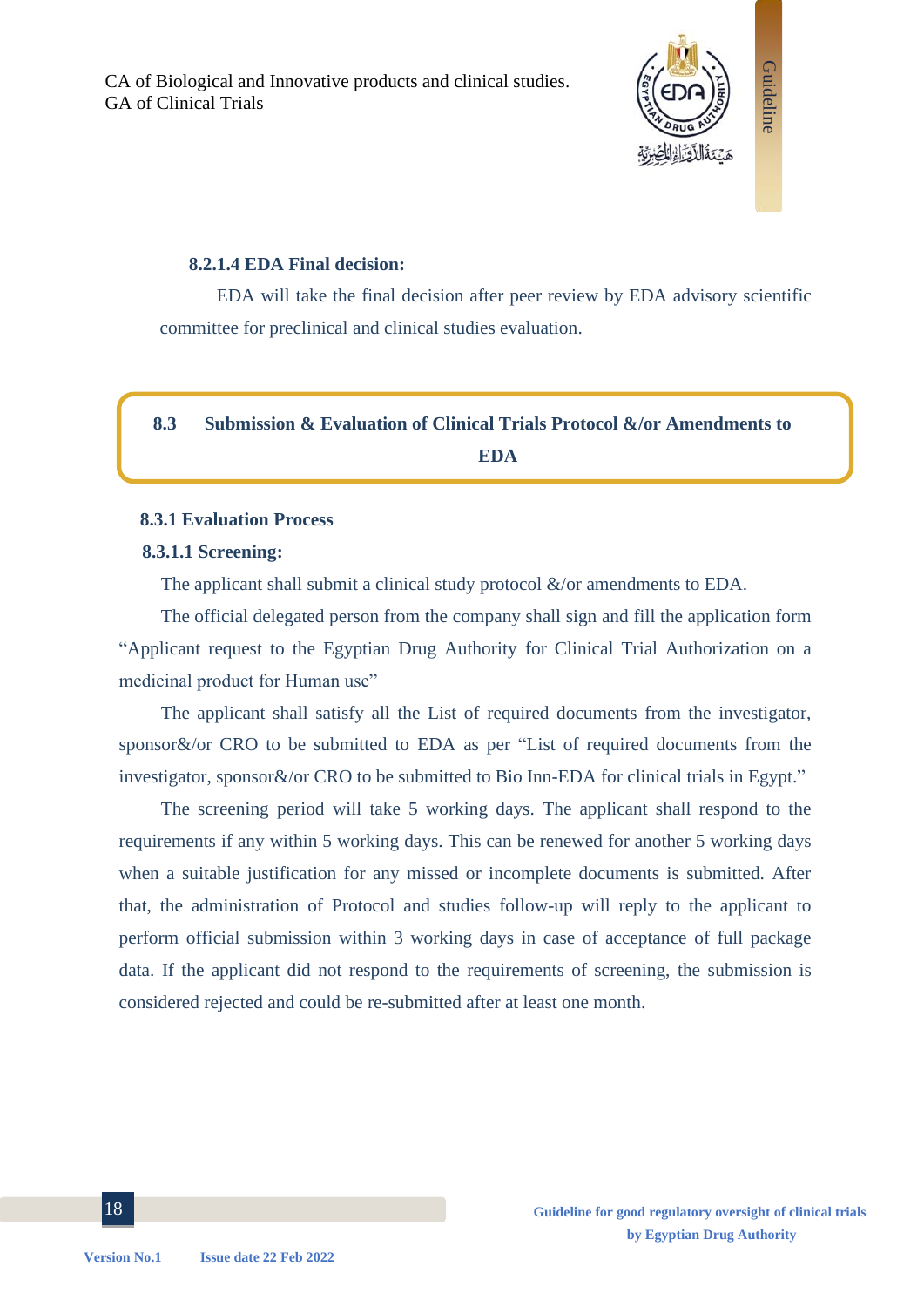

#### **8.3.1.2 Submission:**

The applicant will submit the screened complete CT package data after paying the relevant fees depending on the type of submission whether first submission or protocol amendments.

#### **8.3.1.3 Evaluation:**

**8.3.1.3.1** During evaluation, requirements and/or clarification arise will be sent to the applicant.

The applicant should respond to all raised requirements within 15 working days or else two acceleration letters of 5 working days interval will be sent in case of delay.

It takes 60 working days starting from day 1 of submission and clock would be stopped in case of any all inquiries and/or clarifications raised by EDA.

**8.3.1.3.2 EDA may rely on** data, decisions, reports of stringent regulatory authority specified in accordance with the international standards by the technical committee for drug control to issue a resolution concerning evaluation and approval of clinical medical research that will be conducted in Egypt, EDA is still independent and responsible for all decision taken even if in case of relying to other stringent NRAs decisions and information approved by these bodies.

## **8.3.1.4 EDA Final decision:**

EDA will take the final decision after peer review by EDA advisory scientific committee for preclinical and clinical studies evaluation.

\*\* The Approval on CT conduction is valid for one year through which the applicant shall initiate the study. A renewal request should be submitted to EDA at least 30 working days before end of validity. As per "List of documents submitted for EDA Approval Renewal". The final decision will be raised to the supreme council for issuing final approval.

19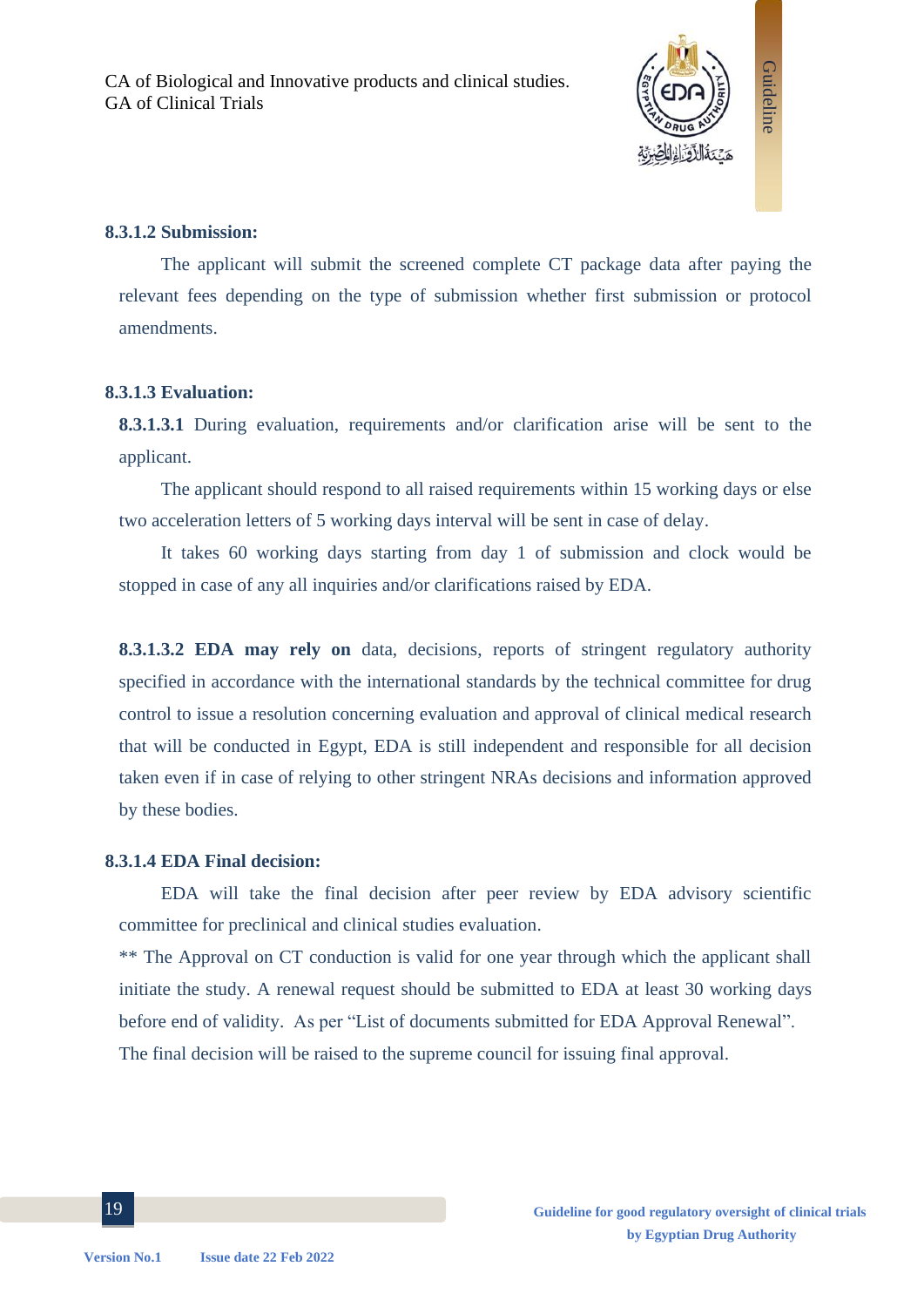

#### **8.3.2 In Case of Amendment submission to EDA:**

The applicant should notify EDA with Any deviation or change of the approved protocol and its related documents till official submission of the changed documents as amendments for approval

The applicant shall consider all the steps stated above for protocol  $\&$ /amendment submission and prepare CT package data as per the List of required documents from the investigator, sponsor&/or CRO to be submitted in case of Amendment, The applicant (sponsor/PI/CRO) must notify and submit to EDA any amendments (if found) in case of changes occurring to the original protocol or any of the submitted C.T. package data or if were required by EDA, illustrating a list of changes compared to the original versions and submitting the required documents according to "List of required documents from the investigator, sponsor&/or CRO to be submitted in case of Amendment".

- If the amendment after EDA approval is judged (by the DSMB and/or Principal Investigator) as urgently necessary to protect the life or well-being of trial participants or the community, the change may be effected immediately, and the investigator must inform the IRB/IEC, EDA and supreme council within 24 hours by a written full explanation.
- If the amendment after EDA approval may affect the safety of the trial participants (e.g., changes to dose, regimen, concomitant medication, monitoring, etc.) the amendment must be submitted and approved by EDA, supreme council and IRB/IEC obtained prior to implementation.
- If the amendment after EDA approval is unlikely to impact on participant safety  $(e.g.,)$ change of investigator (except Principal Investigator), endpoint assay, laboratory, statistical analysis, etc.) the full detail of the change must be submitted to EDA and supreme council in writing, and the change may be implemented 14 days after receipt of the amendment by EDA if no notification to the contrary is received by the applicant.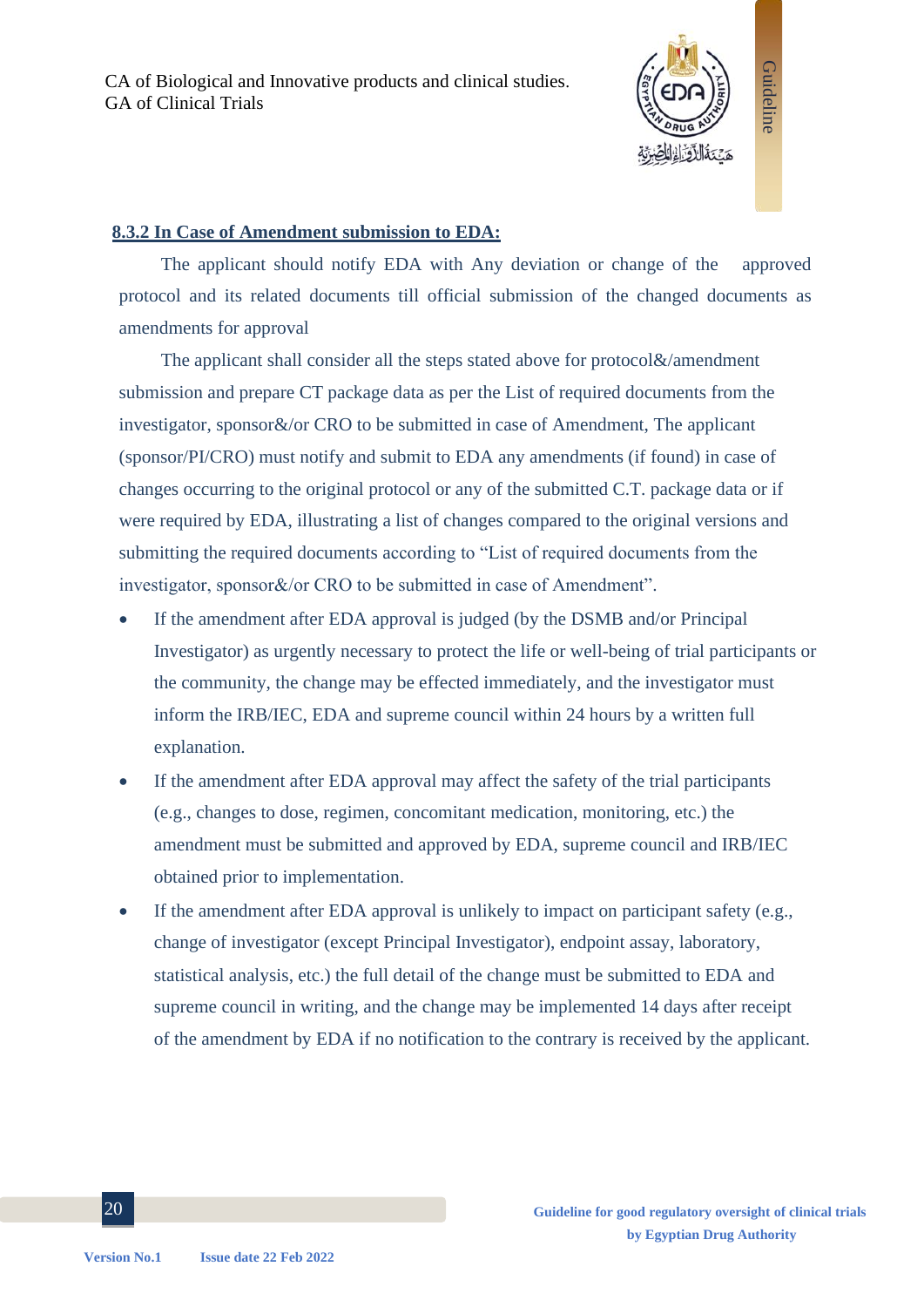

## **8.3.3 In case of public health emergency**:

The applicant shall submit a clinical trial protocol &/or amendments to EDA. An acceleration procedure will be taken by EDA regarding this clinical trial(s) application exhibiting a non-routine submission, as in case of parallel submission or any other measures accepted by The Supreme council & EDA with fast-track timelines.

# **8.4 Initiation of the Study and Reporting from the Applicant (Sponsor/ CRO)**

#### **8.4.1 Clinical medical research site activation:**

The applicant (sponsor/PI/CRO) shall notify the administration of Protocols and studies follow-up upon activation of the study via email.

If the applicant activated the study without notifying EDA, the trial is subjected to suspension based on EDA recommendation.

#### **8.4.2 Periodic reports/progress reports:**

The applicant shall submit periodic follow-up progress reports (including adverse events and serious adverse events) every three months if the study period is less than a year and every six months if the study period is more than a year using the follow-up template "Follow up template".

## **8.4.3 Interim Clinical study report:**

The applicant shall submit an interim clinical study report if applicable as per protocol.

#### **8.4.4 Safety reports reporting:**

For local Fatal or life threatening or all other expected or unexpected SAR and severe AE, EDA should be notified within 24 hours at the maximum from the notification date of PI with identifying subjects by unique code numbers assigned to the trial subjects rather than by the subjects' names, personal identification numbers, and/or addresses.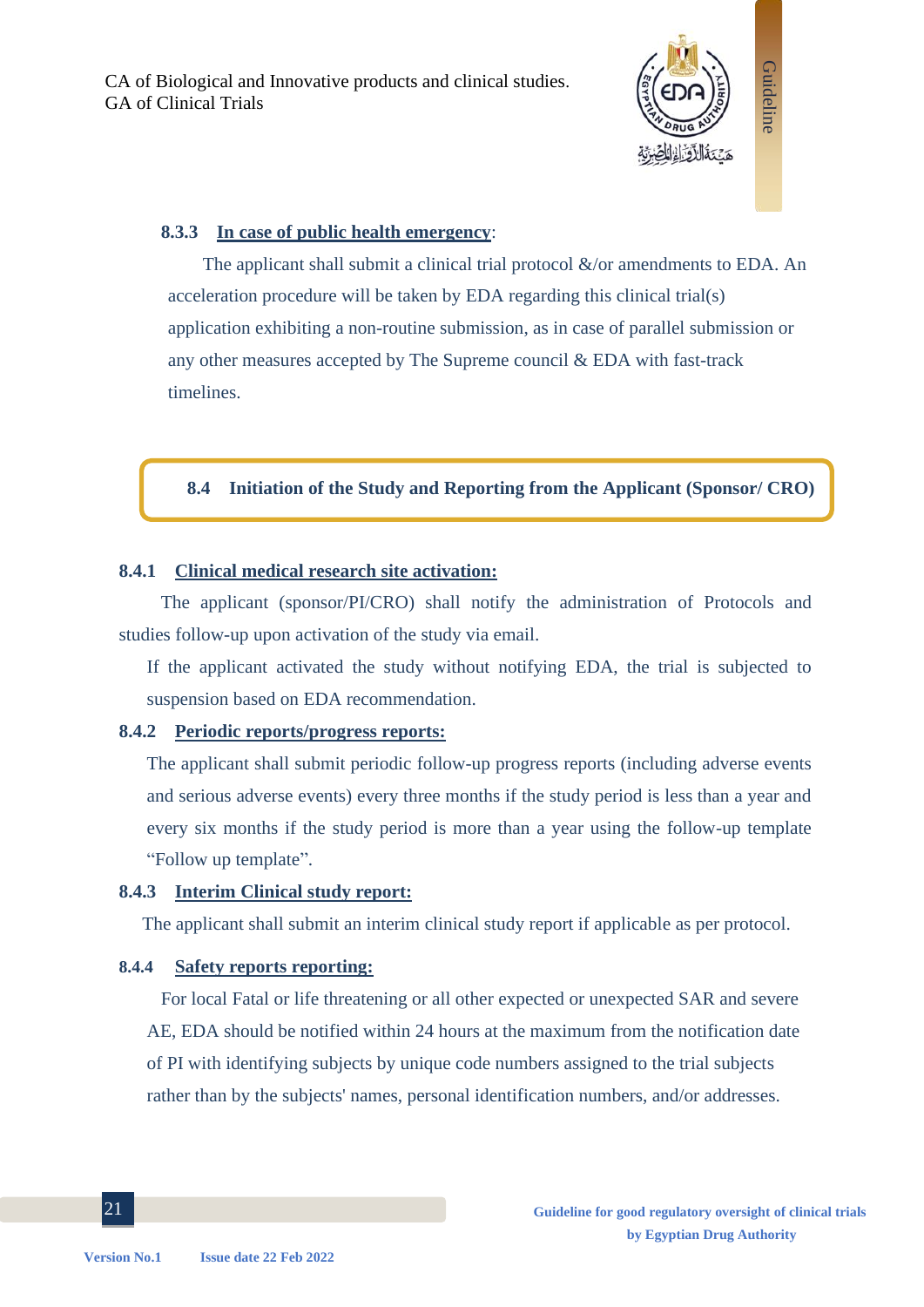

Then the case report of this adverse events case should be submitted within 7 days to the Egyptian drug authority

The Council for International Organizations of Medical Sciences (CIOMS) form of the adverse event cases should be submitted to EDA

In case of non-serious adverse events in phase I and II trials that are conducted in Egypt, the case report form should be submitted to EDA within 7 working days from the date the PI is notified. While in phase III and IV clinical trials that are conducted in Egypt, these adverse events should be reported in the follow up progress reports that submitted to EDA

# **8.4.5 Investigational Medicinal Product (IMP) Destruction:**

- The applicant shall notify EDA of the date of the destruction of IMP during the ongoing CT.
- EDA Inspectors shall attend the IMP destruction procedures to ensure the correct and safe disposal as per EDA regulation.
- The applicant shall notify the Administration of Protocols and Studies Follow up after the destruction of the IMP with further evidence.

# **8.5 Completion of the Study**

The sponsor shall notify the Administration of Protocols and Studies Follow up by email that the clinical trial has ended up and submit a summary of the trial's outcome, all information, data, and related reports of clinical medical research within 60 days of the end of the clinical trial till issuing of the final clinical study report which should be submitted to the Administration of Protocols and Studies Follow up of GA of CT at EDA for reviewing and evaluation.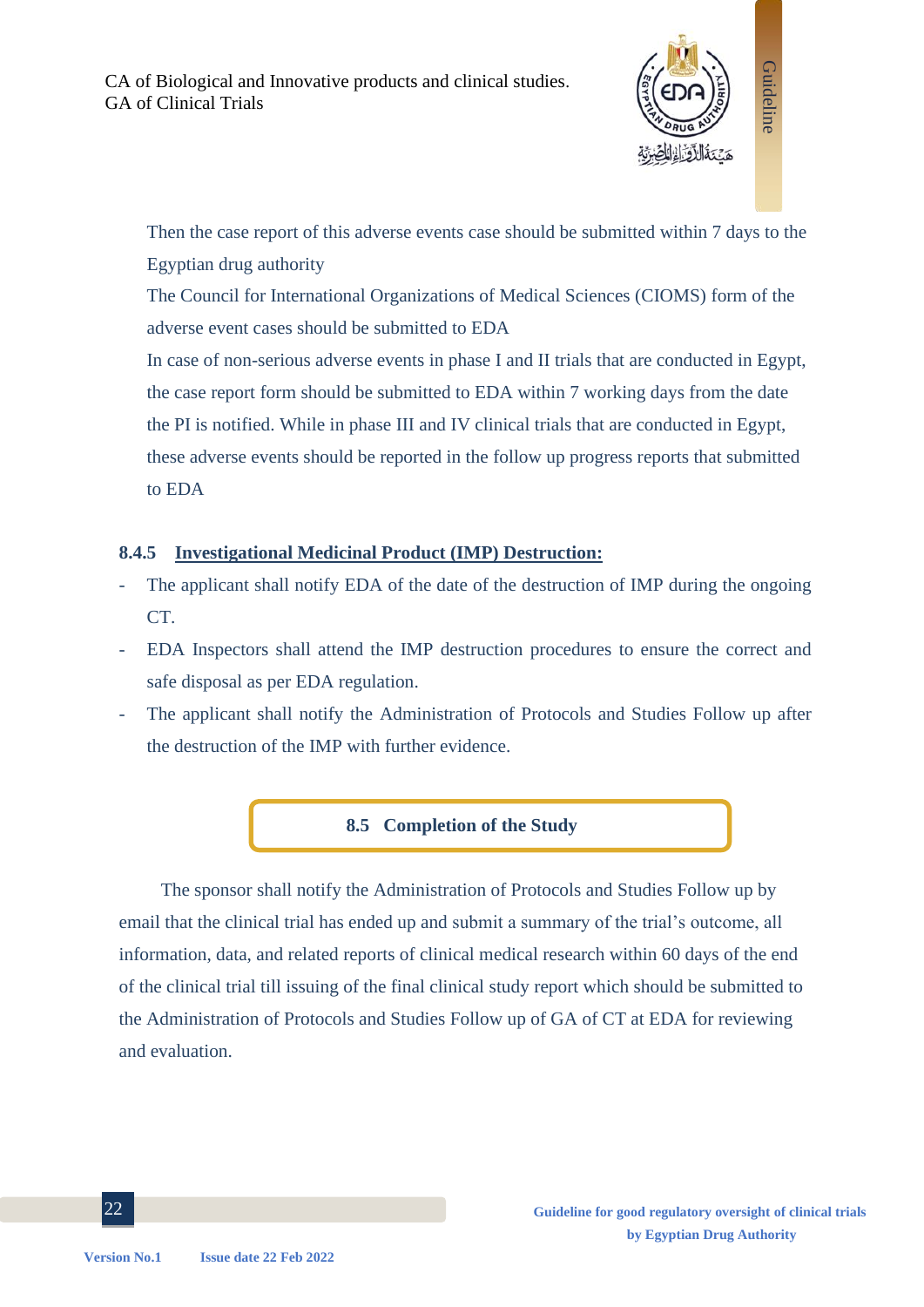

# **8.6 Early Termination or Withdrawal of the Study by the Sponsor**

- **8.6.1** If the trial is prematurely terminated or suspended for any reason by the sponsor, the investigator should promptly inform the trial subjects, should assure appropriate therapy and follow-up for the subjects, and as per applicable regulatory requirement(s), should inform the administration of Protocols and studies follow-up in writing within **15 working days.**
- **8.6.2** The applicant may request the withdrawal of his protocol/ amendment before/after EDA has reached its decision on authorization, and then a formal letter of withdrawal providing a brief description of the reasons must be submitted to EDA.

#### **8.7 Suspension or Termination of the Study by EDA**

EDA shall suspend or terminate clinical trials in Egypt that were granted EDA approval for any reasons concerning the non-GCP compliance or non-GMP compliance or SAEs or SUSAR or non-compliance with protocol after a scientific committee is held (if needed) and the reasons shall be clearly explained to the applicant. The final EDA decision is raised to the supreme council for final approval.

# **8.8 Inspection on Clinical Trials and Review Follow up Reports**

EDA shall inspect the clinical trial site(s) and other relevant entities in which clinical medical research is carried out for the purpose of verifying good clinical practices, examining and reviewing all documents, equipment and records related to research and collecting the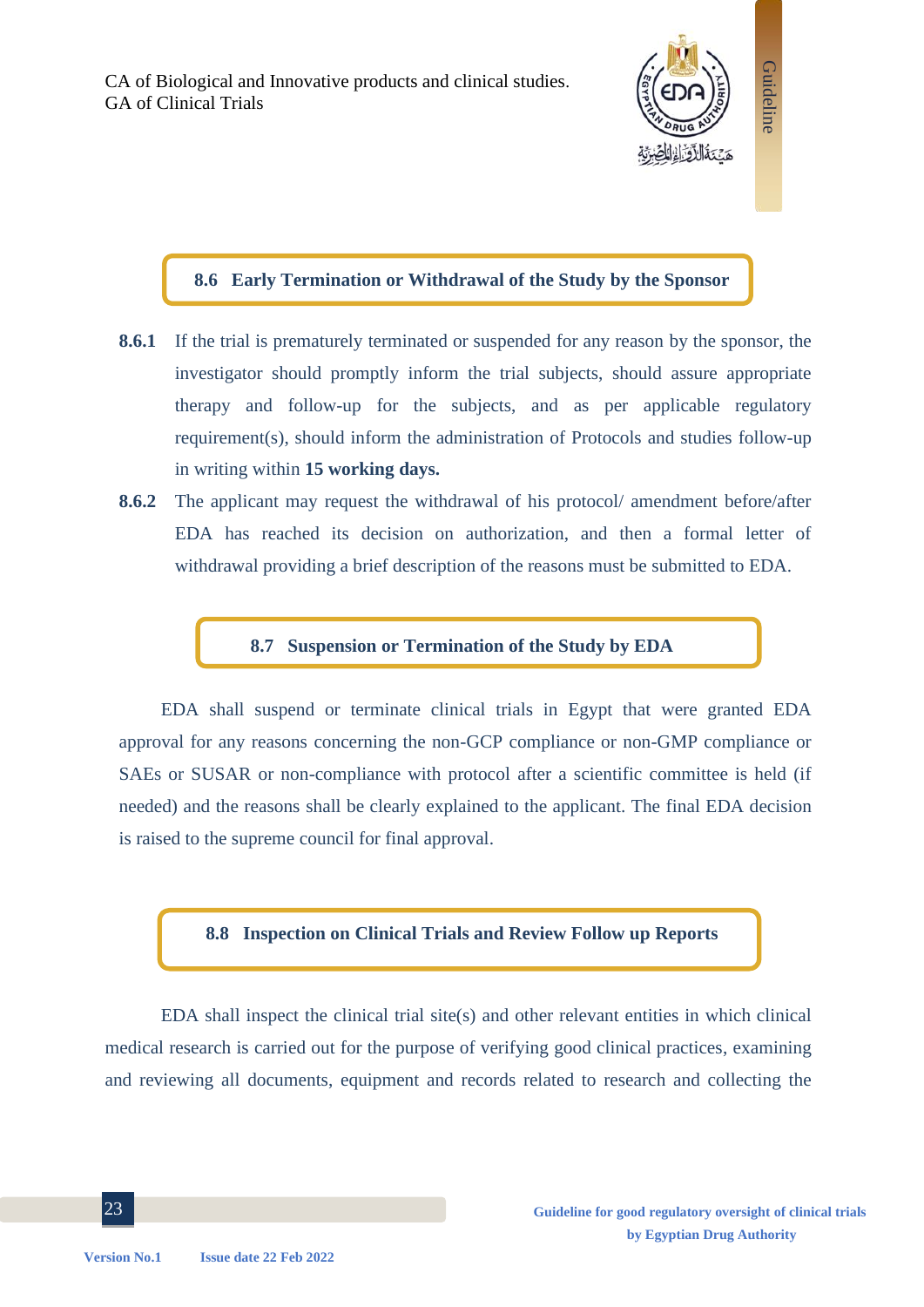

necessary evidence (e.g. Documented evidences, IMP samples,….) to ensure the enforcement of the law in accordance with the applicable rules of the Egyptian Regulatory Authority.

EDA shall prepare for inspections at any step of the trial conduction whether **pre**, **during,** or **post conduction** to ensure compliance with GCP guidelines.

# **8.8.1 Inspection plan notification:**

# **8.8.1.1 For routine inspection**:

The inspection team prepares the inspection plan as per quality risk assessment and sends an email to the applicant at least two weeks before the stated date for inspection.

The inspection agenda and the confirmation letter of the date of proposed inspection are sent to the PI through the applicant, responsible for following up of the trial from EDA, via email to confirm with the clinical trial site where the inspection will be conducted, the date of the inspection and names of the inspectors that will carry out the inspection will be included in the confirmation letter.

The applicant shall respond with approval to the proposed inspection date.

## **8.8.1.2 For triggered inspection:**

The inspection team may or may not notify the applicant within 24 hours before the inspection.

## **8.8.1.3 For follow up inspection:**

Follow-up inspection can be carried out to ensure the corrective action(s)  $\&$ /or preventive action(s) were implemented.

The inspection team prepares the inspection plan and sends an email to the applicant at least one week before the stated date for inspection.

#### **8.8.2 Inspection Report:**

The inspection team prepares an inspection report that includes all kinds of observations within 15 working days after completion of the inspection. Observations of inspection are classified as (critical, major, or minor).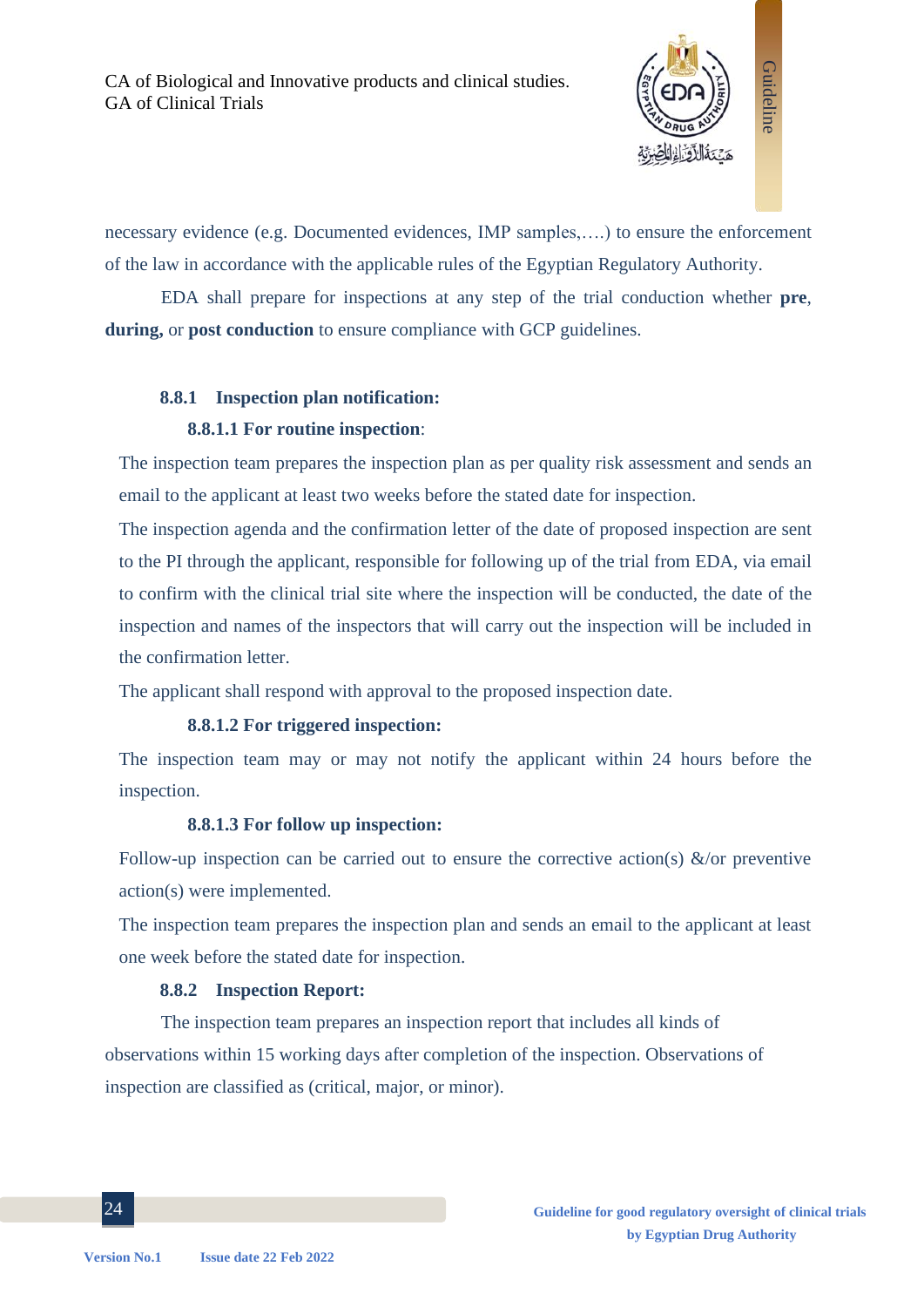

#### **8.8.3 Corrective action plan:**

The applicant shall prepare the corrective and preventive actions plan within 20 working days from receiving the inspection report from EDA then, two acceleration letters of 5 working days interval will be sent to the applicant. In case of delay, the issue will be raised to the supreme council to take the final decision for the status of the ongoing clinical trial.

## **8.9 Technical Support for Preclinical and Clinical Trials**

Technical support of preclinical and clinical data can make the evaluation easier and quicker because the evidence is likely to be more robust, appropriate, and complete, but it does not affect the stringent assessment of safety and efficacy.

Applicants should comply with the technical support approach, therefore, enhancing the chances of submission of preclinical results and clinical trial(s) application but it does not guarantee it.

For technical support Submission, applicants are advised to fill in the application form "Application form for technical support" and attach it with the related documents. This application helps to describe your case in an organized manner to allow for better understanding. The requests will be studied on a case-by-case basis according to the international guidelines.

#### **8.9.1 Submission:**

The company /applicant shall fill and sign the "Application form of pre-clinical and clinical technical support request". preliminary screening is done within 10 working days. In case any document is missing after reviewing the whole submitted technical support dossier, the applicant is notified to complete it. The applicant should respond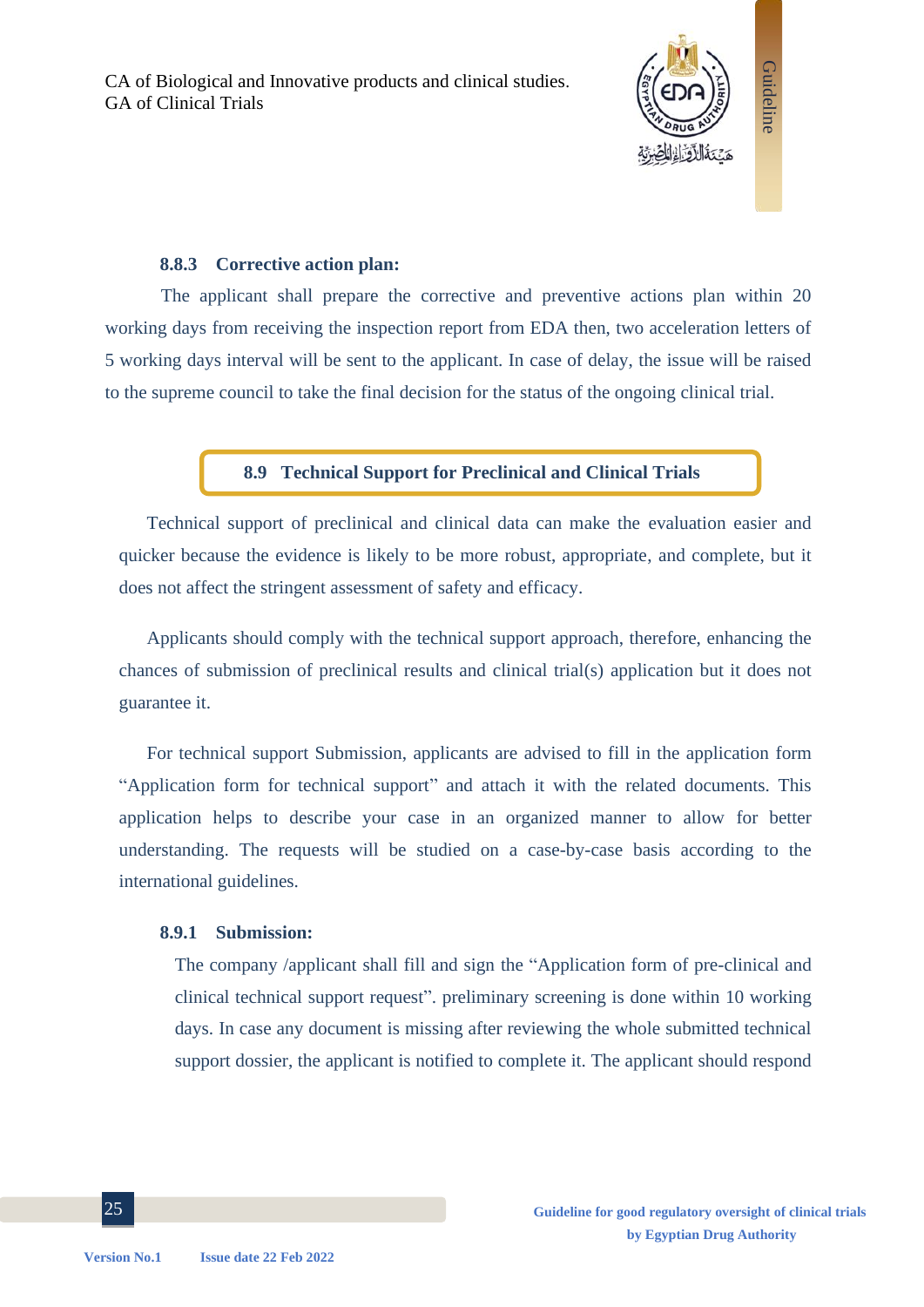

to the letter within 10 working days, followed by two acceleration letters of 5 working days interval in case of delay.

# **8.9.2 Technical Support assistance:**

The whole dossier of the technical support is reviewed according to the international and national guidelines within 60 working days from the date of the completion of data.

# **8.9.3 EDA Technical Support report:**

Technical support report of Evaluation is issued and sent to the applicant.

# **8.10 The Principal Investigator Criteria and Responsibilities**

**8.10.1** The Principal Investigator Criteria

- **a)** The Principal Investigator should meet all academic qualifications, training, and experience criteria to be able to assume the responsibility of administering medical research and to be fully acquainted with the rules and ethics of scientific research, and possess the skills deemed inevitable and necessary to deal with patients.
- **b)** To be of good reputation.
- **c)** Not to have been sentenced in a penal punishment or incarceration for a crime of honor or honesty unless otherwise exonerated.
- **d)** To be free from any personal conflict of interest against conducting or completing the research or protecting the safety of any of the research subjects.

## **8.10.2 Responsibilities before starting the study**

**a)** To obtain the approvals required for conducting the medical research as per CT law 214/2020.

**b)** To obtain the approved informed consent of research subjects or their legal representatives and document it, which shall be signed and dated by the research subject and reviewed and approved by the institutional committee.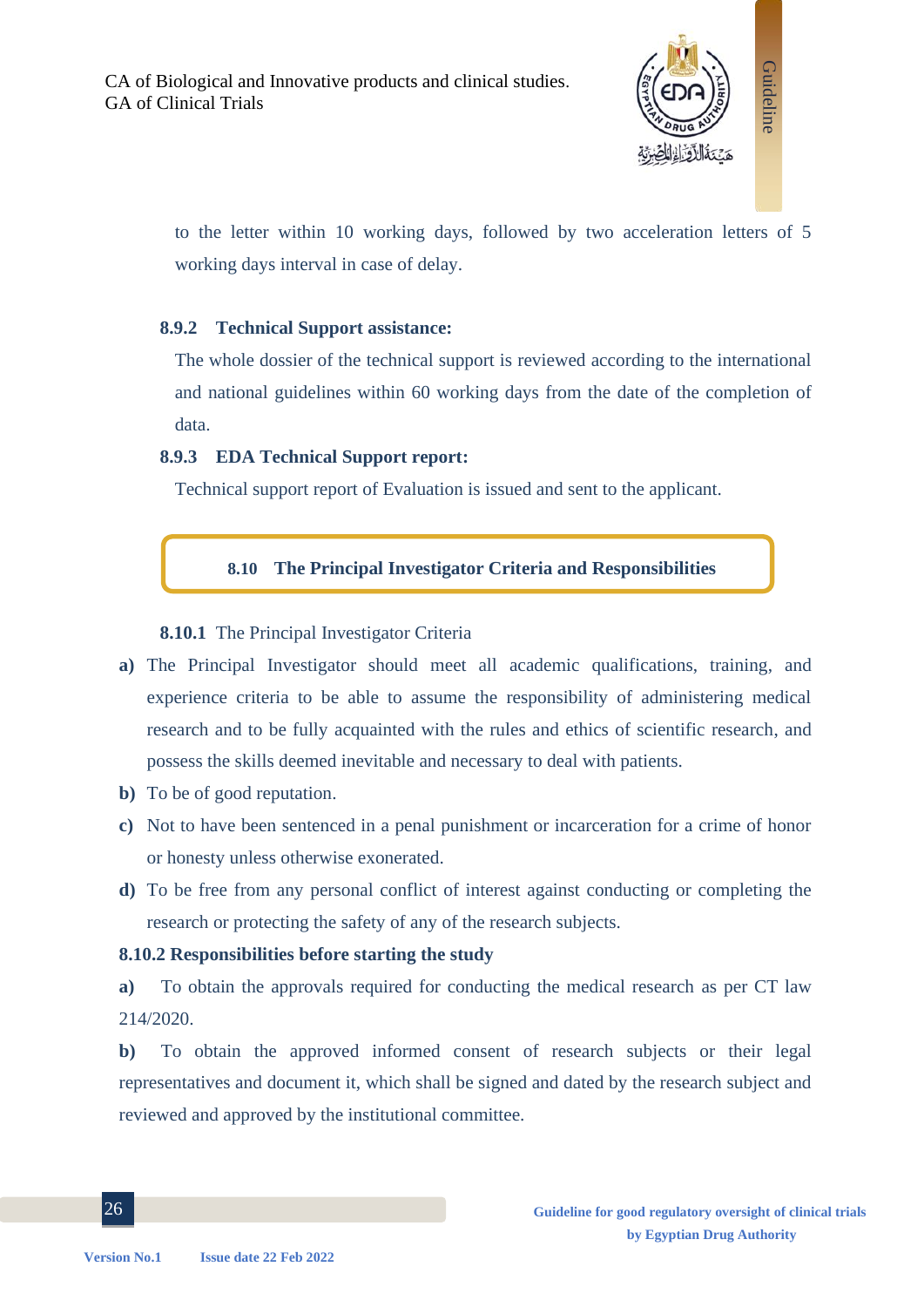

**c)** To obtain approval on the research plan (protocol) of the medical research.

**d)** To register the research plan (protocol) in the designated database.

**e)** To obtain the other permits and approvals as stipulated under the law.

**f)** To choose an assistant to the principal investigator and members of the research team in accordance with the criteria of scientific competence.

**g)** To choose research subject with complete impartiality and to specify the appropriate number to conduct the medical research in accordance with the approved research plan (protocol).

# **8.10.3 Responsibilities during conduction of the study**

**a)** To conduct the medical research at the clinical trial site and attend and supervise the research on regular basis; in accordance with recognized practices and standards.

**b)** To conform with the relevant laws and regulations and to apply the principles of good clinical practices, as well as, recognized and relevant local and international standards.

**c)** To manage the medical research in accordance with the research plan (Protocol) as approved by competent authorities, on a case-by-case basis.

**d)** The principal investigator may not cause any amendments to the research plan (Protocol) except after obtaining the approval of the entities concerned.

**e)** To inform research subjects of any amendments to the research plan that may affect their safety and of any unexpected risks that they or other research subjects may become exposed to, in the process of conducting the medical research.

**f)** To take necessary measures to protect the life, physical, psychological health, and dignity of research subjects, as well as, minimize the side effects of the medical research; including the introduction of amendments to the research plan in event of the emergence of serious side effects that may place the safety of the research subjects at risk. In such case; the principal investigator shall notify the research sponsor, institutional review board, EDA, and the Supreme Council; each in their jurisdiction of the adverse events and the procedures taken to protect the research subjects within no more than 24 hours.

27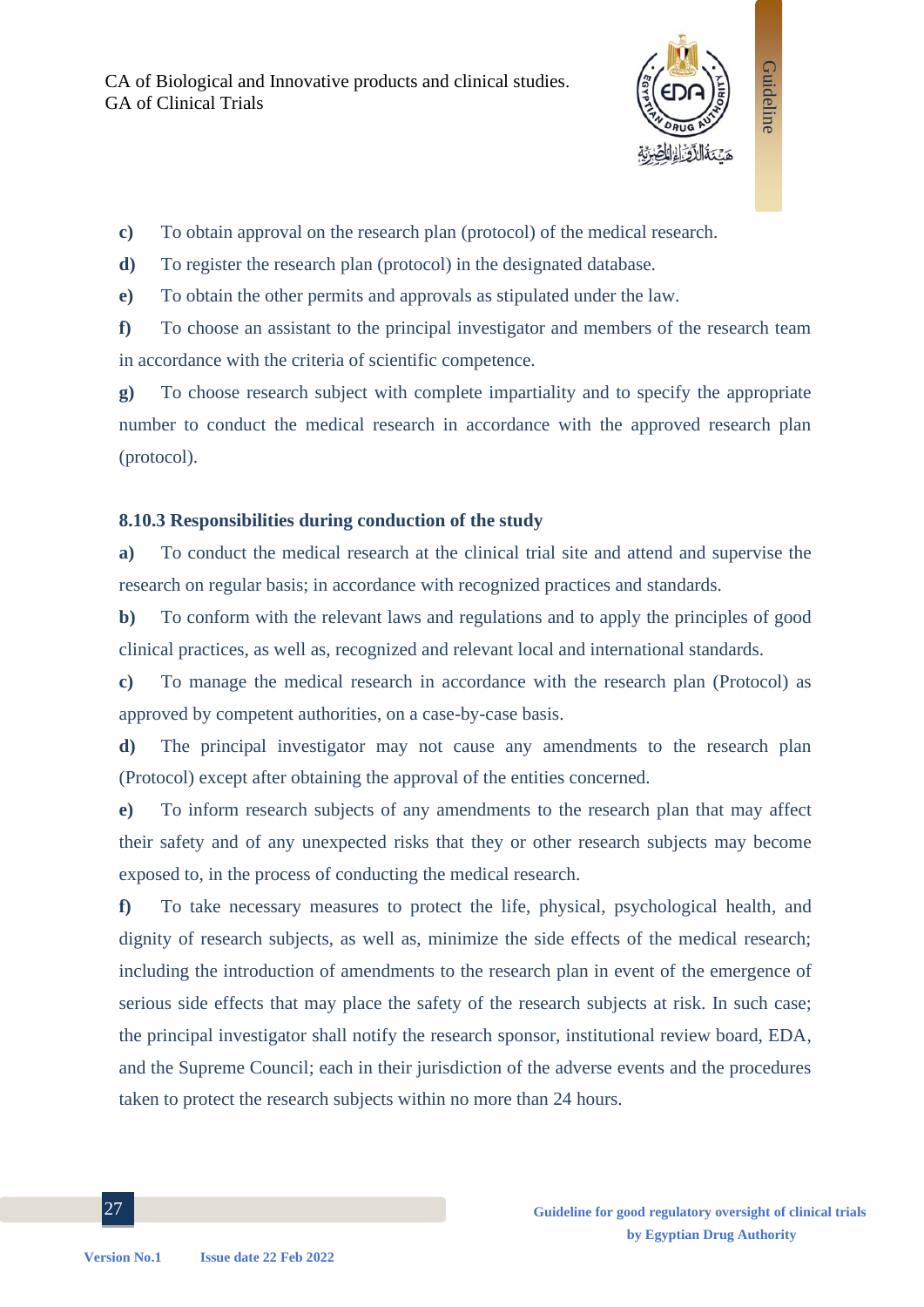

**g)** To keep the documents of the medical research at the research facility and the premises of the research sponsor (if any) and take sufficient precautions to protect the same from any loss or damage.

**h)** To publish the results of the medical research in a peer-reviewed scientific journal after completion of the research.

**i)** To provide the necessary medical care to research subjects after completion of the medical research on a case-by-case basis whenever the principal investigator concludes the occurrence of adverse events or serious adverse events, and to notify research subjects of their need for such medical care; all for the purpose of mitigation of the harmful effects.

**8.11 Responsibilities of the Sponsor/CRO**

**a)** The Sponsor should obtain all the required approvals depending on the nature and type of the medical research.

**b**) To supervise the completion of the medical research and fund the research from its beginning until its completion.

**c)** To establish the mechanisms required for monitoring performance and quality of performance and assurance to obtaining, documenting, and publication of the results of the medical research in accordance with the approved study protocol and good clinical practices.

**d)** To serve the competent institutional review board and the Supreme council with periodical reports on the progress of the medical research and the funding made by the sponsor, as the case may be.

**e)** To enter into agreements with all parties concerned with the medical research and include these agreements in the medical research file.

**f)** To safe-keep with self, and in the Supreme Council's medical research database inside the Arab Republic of Egypt all the main documents and dates related to the medical research after publication of the results.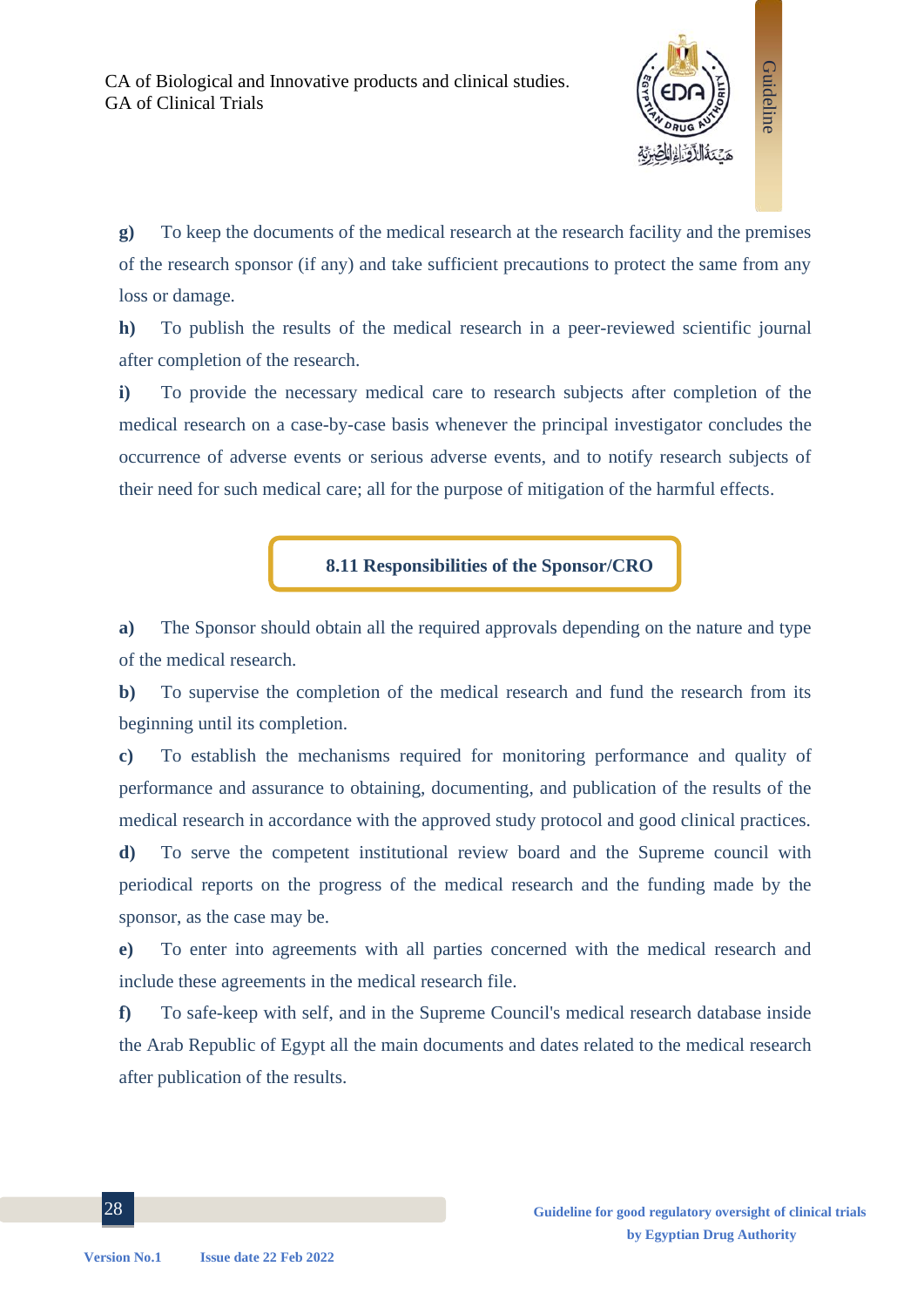

**g)** To provide research subjects with medical intervention during and after the completion of the medical research on a case-by-case basis and as required.

**h)** To immediately notify the research subjects of any modifications on the medical research, of any results that may adversely affect their safety, and of any unexpected adverse events of the medical research.

**i)** To conclude an insurance contract with the research subjects named as beneficiaries, and with an insurance company chartered in the Arab Republic of Egypt against any damages sustained by the research subject due to their participation in the medical research.

**j)** The insurance contract stated herein shall cover the entire period of the medical research and the follow-up period provided however that it shall be valid for one year after the completion of the medical research, and the insurance value shall be approved by the Supreme Council.

**k)** Indemnification and treatment of research subjects in case of injures related to medical research.

**l)** To complete the treatment of research subjects proven to need treatment after the completion of the medical research.

#### **8.12 Key Activities that Should Comply with GCP and Related to the Design Phase**

#### **8.12.1 Development of clinical trial protocol**

Clinical trials should be described in a clear, detailed protocol. The sponsor, often in consultation with one or more clinical investigators, generally designs the study protocol. Integral to protocol development are the concepts of risk identification, study design and control groups, and statistical methodology. The sponsor and clinical investigator(s) should be aware of the Egyptian clinical trial law no.214/2020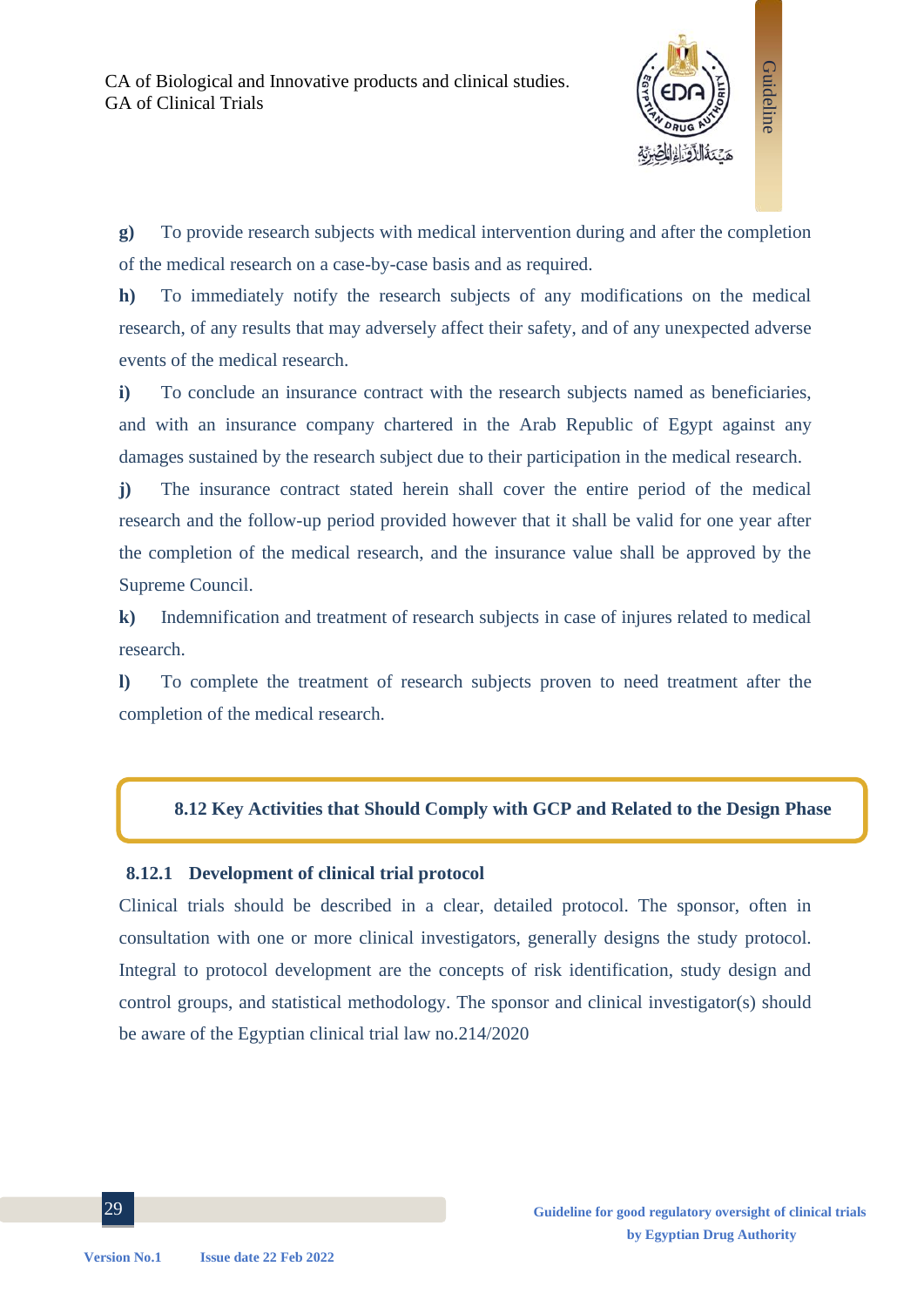

#### **8.12.2 Development of standard operating procedures (SOPs)**

All parties who oversee, conduct, or support clinical trials (i.e., sponsors, clinical investigators, Institutional Review Boards [IRBs] monitors, contract research organizations [CROs]) should develop and follow written standard operating procedures (SOPs) that define responsibilities, records, and methods to be used for study-related activities.

Sponsors should consider preparing SOPs for:

**a)** Developing and updating the protocol, investigator's brochure, case report forms (CRFs), and other study-related documents.

**b)** Shipping, handling, destruction, and accounting for all supplies of the investigational product.

**c)** Standardizing the activities of sponsors and study personnel (e.g., review of adverse event reports by medical experts; data analysis by statisticians).

**d)** Standardizing the activities of clinical investigators to ensure that trial data is accurately captured.

**e)** Monitoring, to ensure that processes are consistently followed and activities are consistently documented.

**f)** Auditing, to determine whether monitoring is being appropriately carried out and the systems for quality control are operational and effective.

Investigators should consider developing SOPs for common trial-related procedures not addressed in the protocol. These may include but are not limited to:

Communicating with the IEC/IRB; obtaining and updating informed consent; reporting adverse events; preparing and maintaining adequate records; administering the investigational product, and accounting for and disposing of the investigational product. IECs/IRBs should develop and follow written procedures for their operations, including but not limited to: membership requirements; initial and continuing review; communicating with the investigator(s) and institution; and minimizing or eliminating conflicts of interest.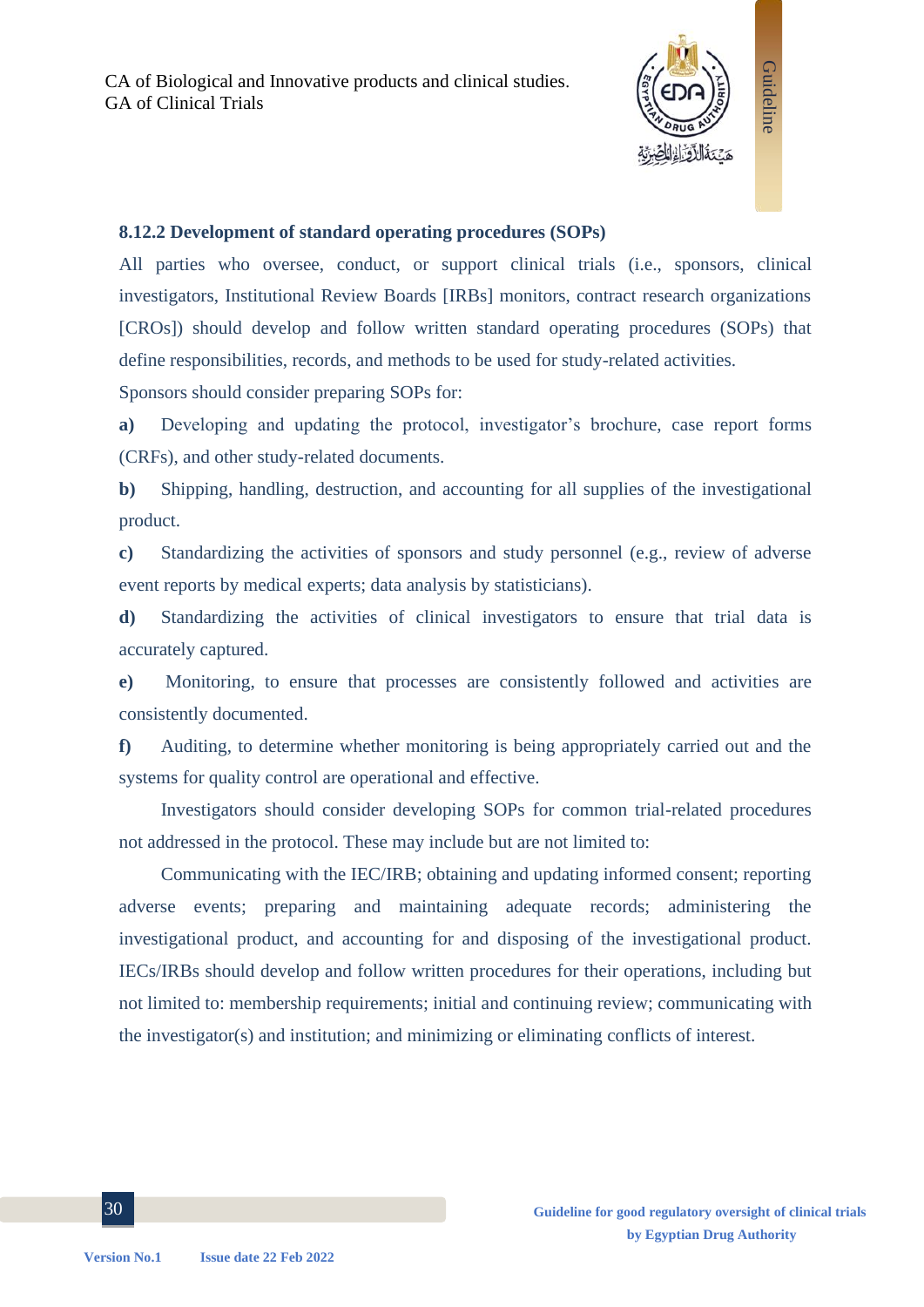

#### **8.12.3 Development of support systems and tools:**

Appropriate support systems and tools facilitate the conduct of the study and collection of data required by the protocol. Support systems and tools include, but are not limited to, trialrelated information documents (e.g., investigator's brochure, case report forms [CRFs], and checklists. The sponsor is generally responsible for developing support systems and tools for conducting the trial and collecting and reporting required data. For example, a diagnostic or laboratory equipment specified in the study protocol, and procedures/schedules for servicing the equipment according to the manufacturer's specifications; computer systems (hardware and software) to be used in the clinical trial (e.g., statistical or other software, electronic patient diaries, coding of personal data), and software validation systems, as needed; facsimile or other communications equipment to facilitate reporting of serious adverse events; information and training tools for clinical investigators and site personnel.

#### **8.12.4 Generation and approval of trial-related documents:**

Development of trial-related documents may facilitate the conduct of the study, collection and reporting of study-related data, and analysis of study results. The sponsor generally develops, designs, and provides various standardized forms and checklists to assist the clinical investigator and his/ her staff in capturing and reporting data required by the protocol.

Examples of trial information documents include, but are not limited to:

**a)** Investigator's Brochure.

**b)** Checklists to identify and document the required steps for each of the various clinical trial activities (e.g., investigator selection, approvals and clearances, monitoring, adverse event reporting and evaluation, analysis of interim data).

**c)** Investigational supplies accountability forms to document the amount and source of investigational product shipped and received, the amount dispensed to subjects, and the return/destruction, as appropriate, of any unused product.

31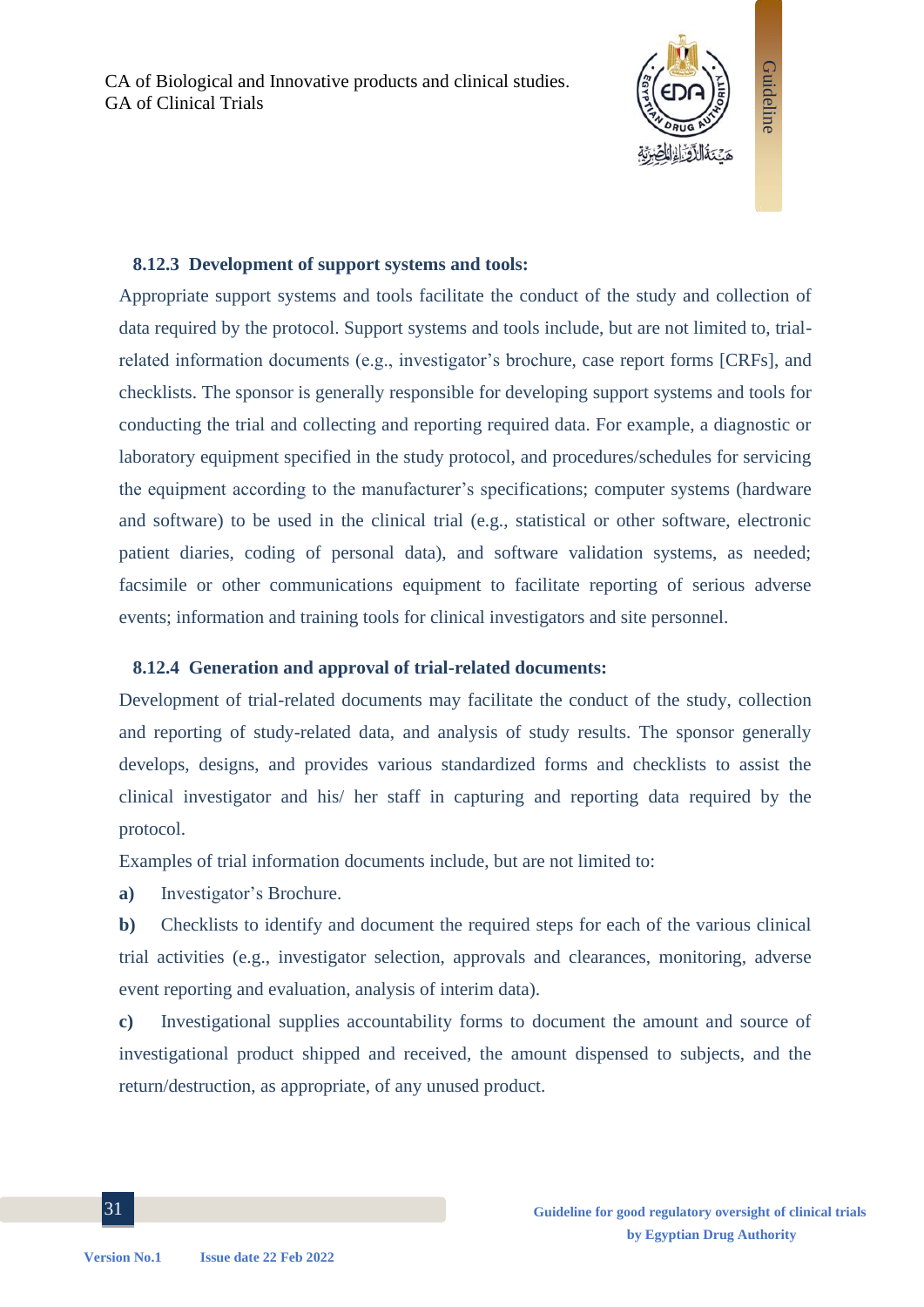

**d)** Signature logs and other forms to document by whom activities are completed, when, and the sequence in which they are carried out.

**e)** Case report forms (CRFs) for each scheduled study visit to capture all of the necessary data collected from and reported for each subject.

**f)** Informed consent documents.

**g)** Adverse events or safety reporting forms.

**h)** Administrative forms to track research funds and expenses.

**i)** Forms to disclose information about the investigator's financial, property, or other interests in the product under study, in accordance with national/local law or regulations.

**j)** Formats for reports of monitoring visits.

**k)** Formats for progress reports, annual reports, and final study reports

Selection of trial sites and the selection of properly qualified, trained and experienced investigators and study personnel.

# **8.13 Key Activities that Should Comply with GCP and Related to the Conduction Phase**

# **8.13.1 Enrollment of subjects into the study: recruitment, eligibility, and informed consent.**

The clinical investigator has primary responsibility for recruiting subjects, ensuring that only eligible subjects are enrolled in the study, and obtaining and documenting the informed consent of each subject. Within GCP, informed consent must be obtained from each study subject prior to enrollment in the study or performing any specific study procedures

#### **8.13.2 The investigational product(s): quality, handling, and accounting.**

Investigational products should be manufactured, handled, and stored in accordance with applicable good manufacturing practice (GMP) and EDA regulations. They should be used in accordance with the approved protocol. GCP requires that sponsors control access to the investigational product and also document the quantity(ies) produced, to whom the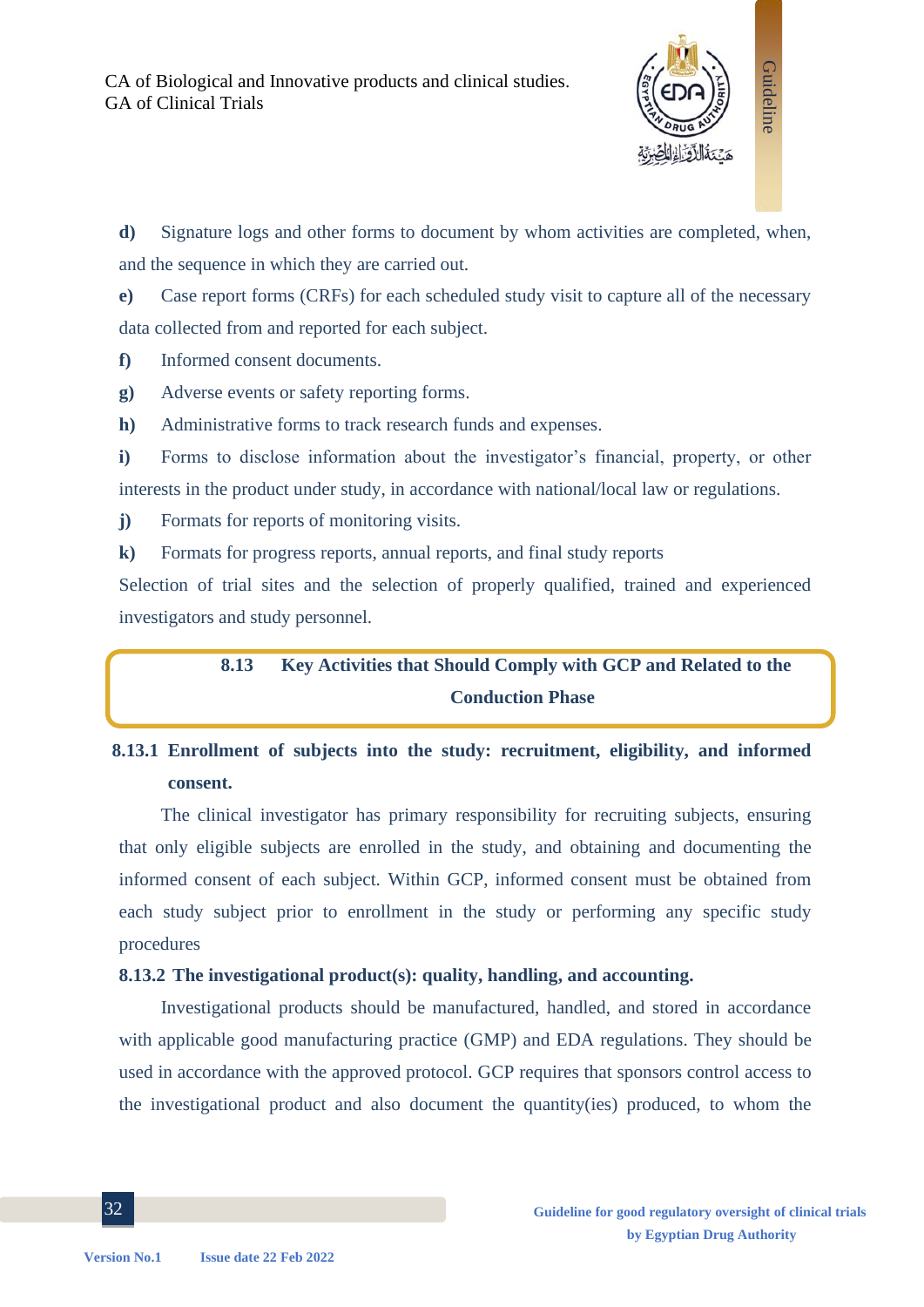

product is shipped, and disposition (e.g., return or destruction) of any unused supplies. Destruction & disposition of investigational products should be conducted as per EDA regulations.

#### **8.13.3Trial data acquisition: conducting the trial.**

Research should be conducted according to the approved protocol and applicable regulatory requirements. Study records documenting each trial-related activity provide critical verification that the study has been carried out in compliance with the protocol.

## **8.13.4Safety management and reporting.**

All clinical trials must be managed for safety. Although all parties who oversee or conduct clinical research have a role/responsibility for the safety of the study subjects, the clinical investigator has primary responsibility for alerting the sponsor, the IEC/IRB, EDA, and the supreme council to adverse events, particularly serious/life-threatening unanticipated events, observed during the course of the research. The sponsor, in turn, has primary responsibility for reporting of study safety to regulatory authorities and other investigators and for the ongoing global safety assessment of the investigational product. A data and safety monitoring board (DSMB) may be constituted by the sponsor to assist in overall safety management.

#### **8.13.5 Monitoring the trial**

Sponsors generally perform site monitoring of a clinical trial to assure high-quality trial conduct. The sponsor may perform such monitoring directly or may utilize the services of an outside individual or organization (e.g., contract research organization [CRO]). The sponsor determines the appropriate extent and nature of monitoring based on the objective, purpose, design, complexity, size, blinding, and endpoints of the trial, and the risks posed by the investigational product. The "on-site" monitors review individual case histories in order to verify adherence to the protocol, ensure the ongoing implementation of appropriate data entry and quality control procedures, and verify adherence to GCP. In blinded studies, these monitors remain blinded to study arm assignment.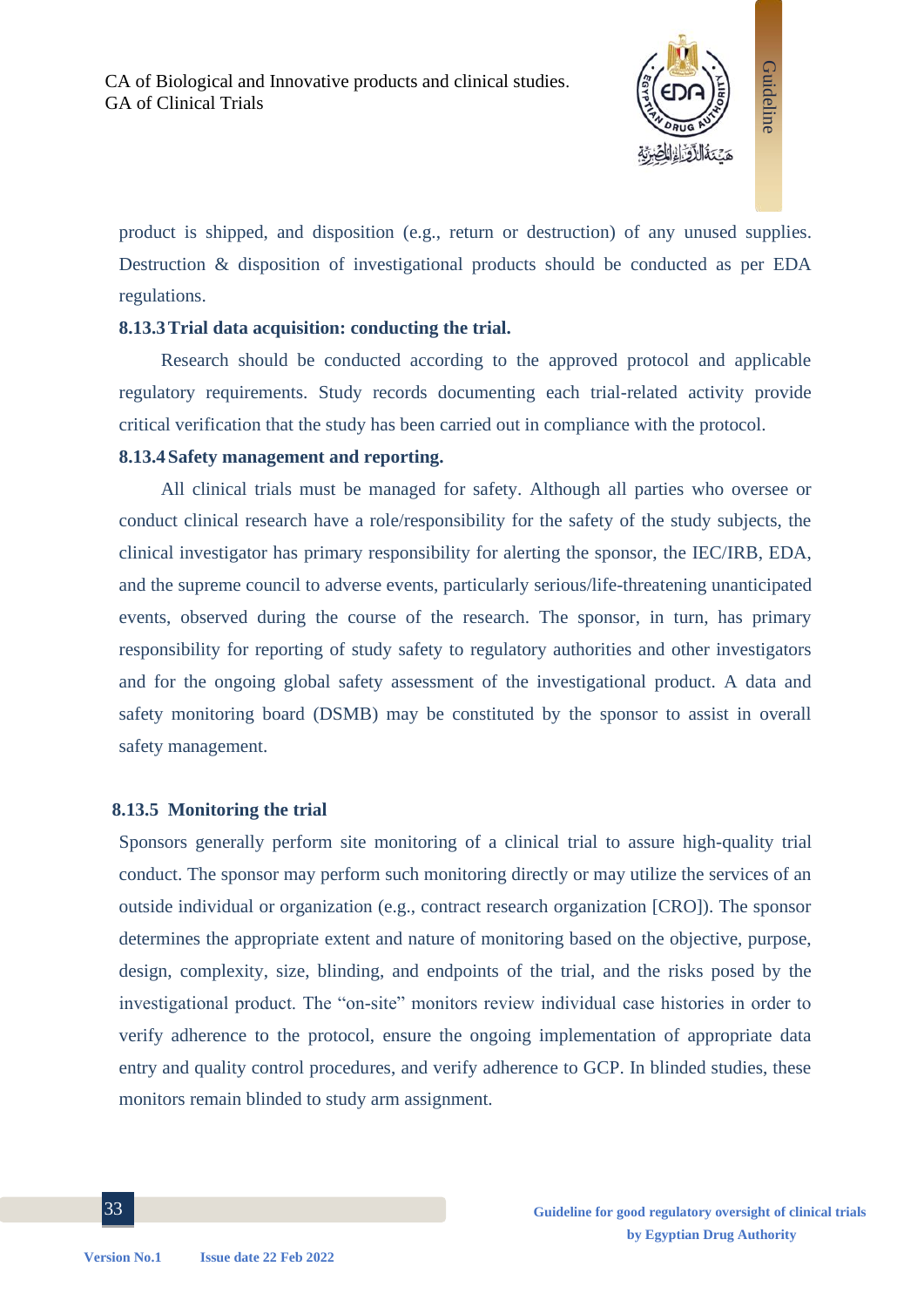

# **8.13.6 Managing trial data**

Within GCP, managing clinical trial data appropriately assures that the data are complete, reliable, and processed correctly, and that data integrity is preserved. Data management includes all processes and procedures for collecting, handling, manipulating, analyzing, and storing/archiving of data from study start to completion. The sponsor bears primary responsibility for developing appropriate data management systems. The sponsor and the investigator share responsibility for implementing such systems to ensure that the integrity of trial data is preserved.

## **8.13.7 Quality assurance of the trial performance and data**

Quality assurance (QA) verifies through systematic, independent audits that existing quality control systems are working and effective. Quality assurance audits may be performed during the course of the clinical trial and/or upon trial completion.

Sponsors bear primary responsibility for establishing quality systems and conducting quality assurance audits.

**8.14 General Considerations**

# **8.14.1 According to the Egyptian clinical trials law no. 214/2020 article 10, the allowed CT applications for submission to EDA as follows:**

- For nationally originated interventions, all phases of clinical trials **(I, II, III, and IV)** are allowed to be conducted in Egypt on the condition that the results of each stage are reviewed and EDA approves to move forward to the next clinical phase.
- For the medical interventions that arise outside the Arab Republic of Egypt, clinical trial phases III and IV are allowed after review and approval by the EDA and the Supreme Council of the results of the clinical trial phases I and II, which were conducted in the country of origin.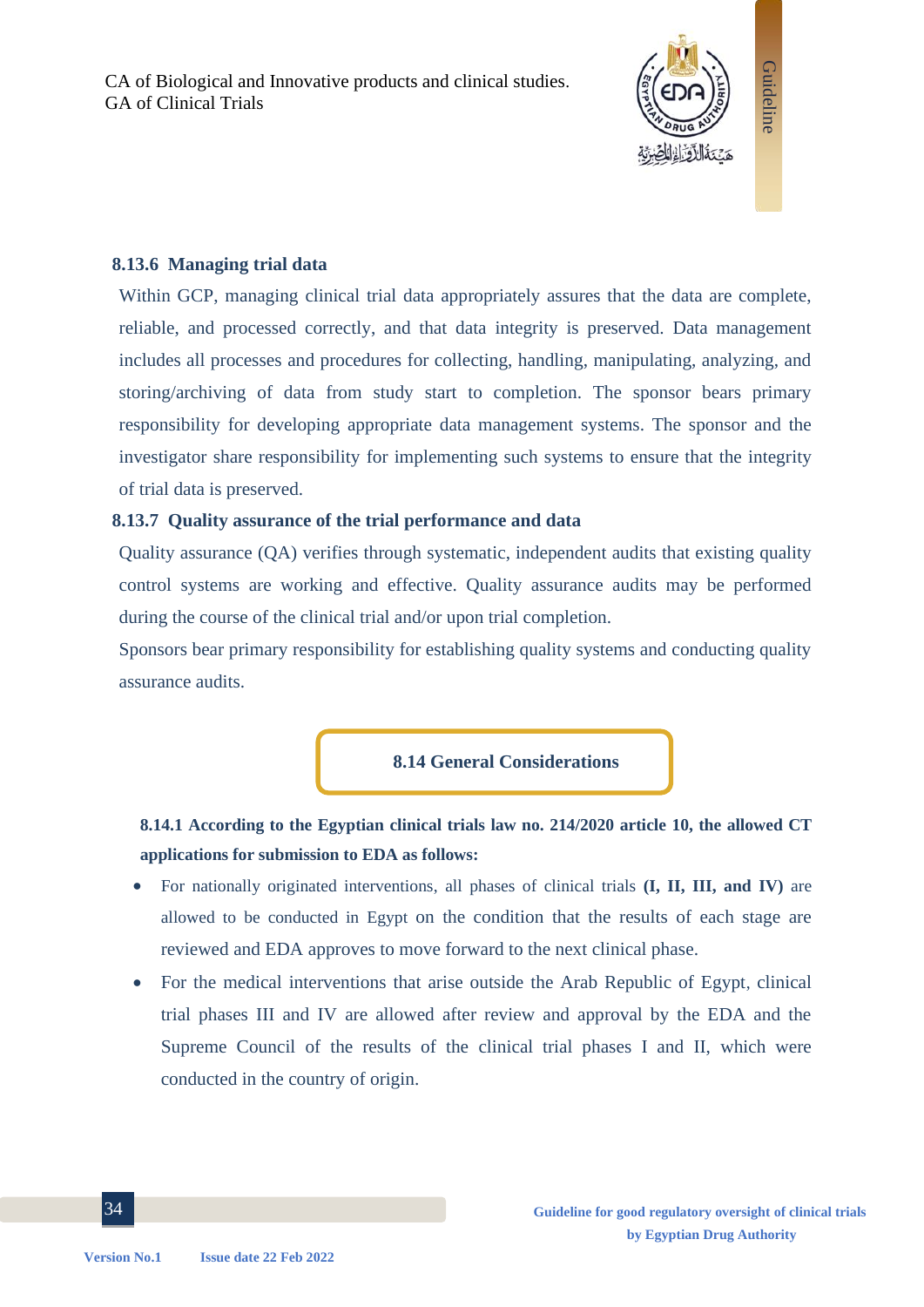

❖ As an exemption from this condition; is the medical intervention for endemic diseases that do not exist in the country of the origin of the medical intervention and rare diseases, in which case medical research for cases is allowed in the Arab Republic of Egypt beginning from the clinical trial phase II and subject to the approval of the Supreme Council.

# **8.14.2 Other Authorities involved in the decision of the CT application:**

- IRB approval.
- Supreme council: it is a must to acquire supreme council final approval.
- General Intelligence Agency opinion shall be obtained in case the research is being conducted with foreign entities and in case of jointly conducted international trials.
- Drug control entities and other relevant entities' opinions shall be obtained in accordance with the Egyptian CT law no. 214/2020.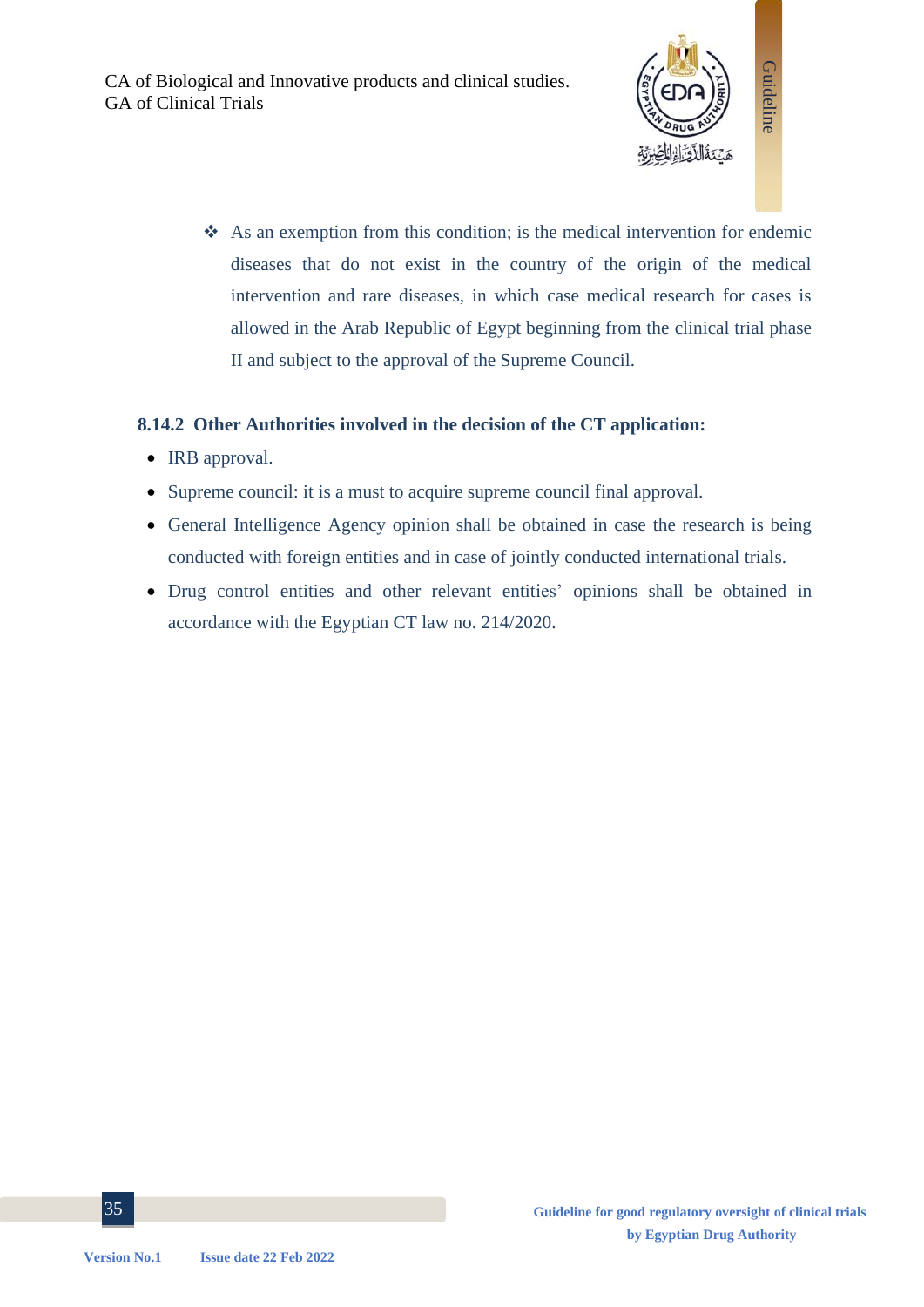

# **9 References:**

- European Medicines Agency EMA, Committee for Medicinal Products for Human Use, ICH. ICH guideline E6 on good clinical practice (Draft ICH E6 principles). Eur Med Agency EMA [Internet]. 2021; EMA/CHMP/I(337843/2021):1–8. Available from: www.ema.europa.eu/contact
- European Medicines Agency (EMA). Guideline Good Clinical Practice E6(R2). Comm Hum Med Prod. 2018;6(December 2016):1–68.
- Handbook for good clinical research practice (GCP): guidance for implementation. World Health Organization, 2005.
- Medicines Agency E. Procedure for reporting of GCP inspections requested by the Committee for Medicinal Products for Human Use (CHMP) GCP Inspectors Working Group. 2016;44(March):18. Available from: www.ema.europa.eu
- Detailed guidance on the request to the competent authorities for authorization of a clinical trial on a medicinal product for human use, the notification of substantial amendments, and the declaration of the end of the trial (2010).
- Clinical trials law no. (214) of 2020.
- EDA chairman Decree no  $(111)$  of  $(2022)$
- Law decree No  $(151)$  of  $(2019)$
- EDA decision No (66) of (2020) for regulations of procedures of importation and customs release of medicinal products
- Importation and Customs release guidance 2021
- Ministerial decree No. 399 of 2010.
- Ministerial decree no.436/2006.
- Ministerial decree no.132/2017.
- Ministerial no.734/2016.